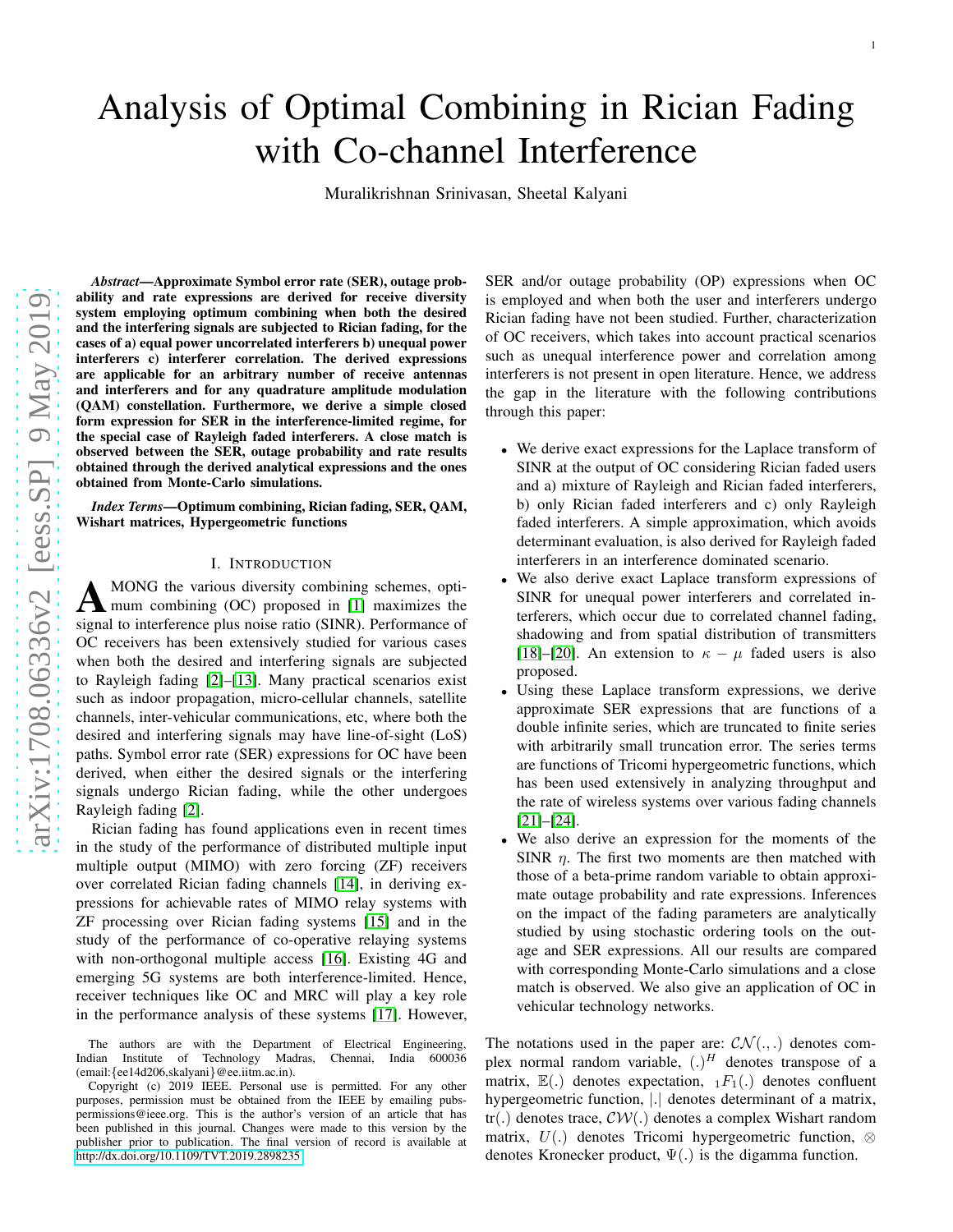# II. SYSTEM MODEL

Let  $N_R$  denote the number of receive antennas,  $N_I$  denote the number of interferers, c denote the  $N_R \times 1$  channel from the transmitter to the user,  $c_i$  denote the  $N_R \times 1$  channel from the  $i^{th}$  interferer to the user, x denotes the desired user symbol belonging to unit-energy quadrature amplitude modulation (QAM) constellation and  $x_i$  denote the  $i^{th}$  interferer symbol also belonging a unit energy QAM constellation. The received vector is given by

$$
\mathbf{y} = \mathbf{c}x + \sum_{i=1}^{N_I} \mathbf{c}_i x_i + \mathbf{n}, \tag{1}
$$

where **n** is the  $N_R \times 1$  additive white complex Gaussian noise vector, with a power of  $\sigma^2$  per dimension i.e.,  $\mathbf{n} \sim$  $\mathcal{CN}(\mathbf{0}, \sigma^2 \mathbf{I}_{N_R})$ . The interferer channels are modeled as i.i.d. Rician i.e.,  $\mathbf{c}_i \sim \mathcal{CN}(\sqrt{a'}\mathbf{m}_i', b'\mathbf{I}_{N_R})$ , where  $a' = \frac{\kappa_i}{\kappa_i+1}$ ,  $b' = \frac{1}{\kappa_i+1}$ ,  $\kappa_i$  is the ratio of the power of the line of sight component to the scattering component of the interferer signals and  $m'_i$  is an  $N_R \times 1$  arbitrary vector with elements of unit magnitude. The user channel is also assumed to be i.i.d Rician i.e.,  $\mathbf{c} \sim \mathcal{CN}(\sqrt{a}\mathbf{m}, b\mathbf{I}_{N_R})$ , where  $a = \frac{\kappa_s}{\kappa_s+1}$ ,  $b = \frac{1}{\kappa_s+1}$ . Note that, the Rician parameter  $\kappa_s$  is the ratio of the power of the line of sight component to that of the scattering component and m is an  $N_R \times 1$  mean vector with elements of unit magnitude and uniform phase. Let  $E_I'' = N_I \times E_I'$  denote the total energy of the interfering signals, where  $E'_I$  is the mean energy of each of the interfering signals. The covariance matrix of the interference term plus the noise term is given by

$$
\mathbf{R} = E_I' \mathbf{C}' \mathbf{C'}^H + \sigma^2 \mathbf{I} = E_I \mathbf{C} \mathbf{C}^H + \sigma^2 \mathbf{I},\tag{2}
$$

where  $\mathbf{C}' = [\mathbf{c}_1, ..., \mathbf{c}_{N_I}], \ \mathbf{C}' \sim \mathcal{CN}(\sqrt{a'}\mathbf{M}', b'\mathbf{I}_{N_R} \otimes \mathbf{I}_{N_I}).$ M′ is an arbitrary deterministic matrix obtained by stacking  $\mathbf{m}'_i$ s, such that,  $\mathbf{M}' = [\mathbf{m}'_1, \mathbf{m}'_2, \mathbf{m}'_3, ..., \mathbf{m}'_{N_I}]$  and  $\text{tr}(\mathbf{M}'\mathbf{M}'^H) = N_R N_I$ . Here,  $\mathbf{C} \sim \mathcal{CN}(\mathbf{M}, \mathbf{I}_{N_R} \otimes \mathbf{I}_{N_I}),$  $E_I = E'_I \times b'$  and  $\mathbf{M} = \sqrt{a'}/\sqrt{b'}\mathbf{M'} = \sqrt{\kappa_i} \mathbf{M'}$ . The received SINR for the OC is given by [\[8\]](#page-13-2)

<span id="page-1-5"></span>
$$
\eta = E_D \mathbf{c}^H \mathbf{R}^{-1} \mathbf{c},\tag{3}
$$

where  $E_D$  is the mean energy of the user signal. In the next two sections, we will detail the procedure to obtain the Laplace transform expressions.

# III. LAPLACE TRANSFORM FOR EQUAL POWER UNCORRELATED INTERFERERS

A general expression for the Laplace transform  $M_n(s)$  of SINR  $\eta$  can now be obtained from Theorem 1 of [\[2\]](#page-13-1). We further simplify this expression for the specific case of Rician distribution. Let  $n_2 = \max(N_R, N_I)$  and  $n_1 = \min(N_R, N_I)^1$  $n_1 = \min(N_R, N_I)^1$  $n_1 = \min(N_R, N_I)^1$ .

$$
M_{\eta}(s) = (-1)^{N_R} (\sigma^2 / E_I)^{(N_R - n_1)} \mathbb{E}_{\mathbf{\Lambda}_R} \left[ \left( \prod_{i=1}^{n_1} \frac{\sigma^2 / E_I + \lambda_i}{\lambda_i^{(N_R - n_1)}} \right) \frac{|\mathbf{J}|}{V_{n_1}(\mathbf{\Lambda}_R)} \right],
$$
 (4)

<span id="page-1-0"></span><sup>1</sup> According to definition, moment generating function (mgf) should ideally exist in an interval around 0. But in all works including [\[2\]](#page-13-1),  $M_{\eta}(s)$  exists only for  $s < 0$ . So we believe that calling  $M_{\eta}(s)$  Laplace transform is a more appropriate, as Laplace transform can be one-sided unlike mgf.

where  $V_{n_1}(\Lambda_R)$  is the determinant of the Vandermonde matrix formed by eigenvalues of non-central Wishart matrix  $CC<sup>H</sup>$ . **J** is an  $n_1 \times n_1$  matrix with elements,

<span id="page-1-6"></span>
$$
\mathbf{J}_{i,j} = \begin{cases} h_1(s, \lambda_i) - \sum_{t=1}^{N_R - n_1} h_t(s, 0) \lambda_i^{t-1}, \ j = 1, \\ \lambda_i^{N_R - j}, \ j = 2, ..., n_1, \end{cases}
$$
(5)

and

<span id="page-1-7"></span>
$$
h_t(s,x) = \frac{{}_1F_1(t; N_R; \frac{aN_Rs}{xE_I/E_D + \sigma^2/E_D - bs})}{(bsE_D/E_I - \sigma^2/E_I - x)^t},
$$
(6)

with the series expansion of  $_1F_1(.)$  given by  $_1F_1(a;b;z)$  =  $\sum_{z=0}^{\infty} \frac{(a)_k z^k}{(b)_k k!}$  $\frac{(a)_k z}{(b)_k k!}$ . Laplace transform is derived in [\[2\]](#page-13-1) for two cases: a) Rician signal with Rayleigh interferers b) Rayleigh signal with Rician interferers. In the former case, [\(4\)](#page-1-1) is used along with the eigenvalue distribution of central Wishart matrix to arrive at a closed form expression for the Laplace transform. In the latter case, the fact that user signal c exhibits Rayleigh fading and hence invariant under unitary transformation is exploited to derive a closed form expression for the Laplace transform. To the best of our knowledge, there is no open literature that proves that Rician distribution is invariant under unitary transformation. Therefore, for the case of Rician signals with Rician interferers, we propose to evaluate the expectation in [\(4\)](#page-1-1), by using the eigenvalue distribution of non-central Wishart matrix and subsequently simplify it by using properties of hypergeometric functions. The joint probability density function (pdf) of ordered eigenvalues  $(\lambda_1 > \lambda_2 > ... > \lambda_{n_1})$  of non-central Wishart matrix is given by [\[25\]](#page-14-9),

<span id="page-1-2"></span>
$$
f(\lambda_1, ..., \lambda_s) = c_1 |\mathbf{\Upsilon}| \prod_{i < j}^{n_1} (\lambda_i - \lambda_j) \prod_{k=1}^{n_1} \lambda_k^{n_2 - n_1} e^{-\lambda_k}, \quad (7)
$$

where  $\Upsilon$  is a  $n_1 \times n_1$  matrix whose  $(i, j)^{th}$  entry  $\forall i = 1, ..., n_1$ is given by,

$$
\mathbf{\Upsilon}_{i,j} = \begin{cases} {}_0F_1(n_2 - n_1 + 1; w_j \lambda_i), & j = 1, ..., L, \\ \lambda_i^{n_1 - j} \frac{(n_2 - n_1)!}{(n_2 - j)!}, & j = L + 1, ..., n_1, \end{cases}
$$

and

$$
c_1 = \frac{e^{-\text{tr}(\Omega)}((n_2 - n_1)!)^{-n_1}}{\prod_{i=1}^{n_1 - L} (n_1 - L - i)! \prod_{i=1}^{L} w_i^{n_1 - L} \prod_{i < j}^{L} (w_i - w_j)}.
$$

Note that  $w_i$ s are the ordered L non-zero eigenvalues of the non-centrality matrix,  $\mathbf{\Omega} = \mathbf{M}^H \mathbf{M}$  and the series expansion of the hypergeometric function  $_0F_1(.)$  is given by  $_0F_1(b; z) =$  $\sum_{k=0}^{\infty} \frac{z^k}{(b)_k}$  $\frac{z^{n}}{(b)_{k}k!}$ . Substituting [\(7\)](#page-1-2) in [\(4\)](#page-1-1),

$$
M_{\eta}(s) = c_1(-1)^{N_R} \left(\frac{\sigma^2}{E_I}\right)^{(N_R - n_1)}
$$

$$
\times \int_0^\infty \left(\prod_{i=1}^{n_1} (\sigma^2 / E_I + \lambda_i) e^{-\lambda_i}\right) |\mathbf{J}| |\mathbf{T}| d\lambda_1 ... d\lambda_{n_1}.
$$
(8)

<span id="page-1-1"></span>Using Theorem 2 in Appendix of [\[26\]](#page-14-10), we can simplify Laplace transform in [\(8\)](#page-1-3) to obtain,

<span id="page-1-4"></span><span id="page-1-3"></span>
$$
M_{\eta}(s) = c|\mathbf{N}|,\tag{9}
$$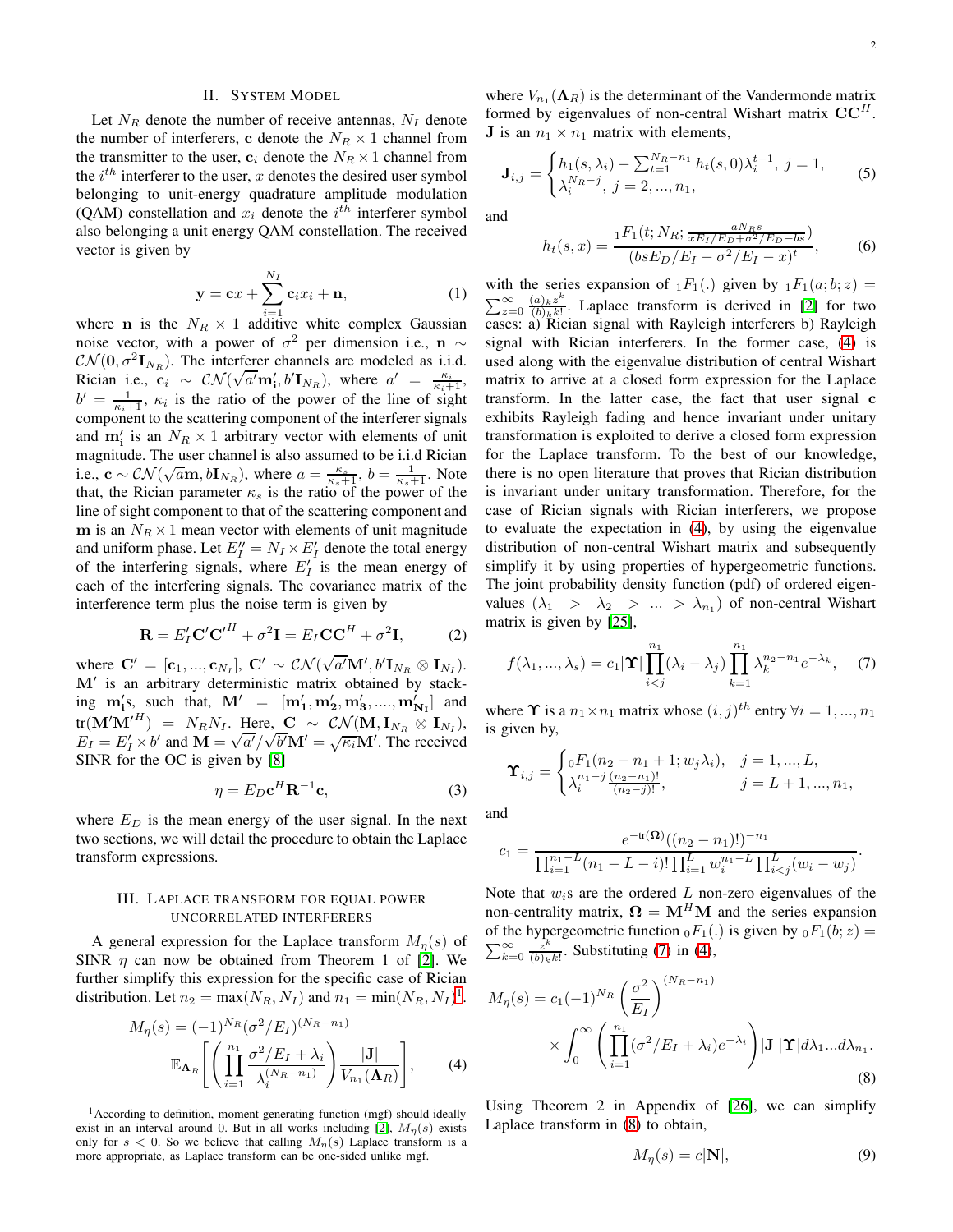where

$$
c = \frac{e^{-\text{tr}(\Omega)}((n_2 - n_1)!)^{-n_1}(-1)^{N_R}(\sigma^2/E_I)^{(N_R - n_1)}}{\prod_{i=1}^{n_1 - L}(n_1 - L - i)! \prod_{i=1}^{L} w_i^{n_1 - L} \prod_{i < j}^{L}(w_i - w_j)},
$$
\n
$$
\begin{cases}\n\int_0^\infty (\frac{\sigma^2}{E_I} + x) e^{-x} x^{n_2 - N_R} {}_0F_1(n_2 - n_1 + 1; w_i x) \\
[h_1(s, x) - \sum_{t=1}^{N_R - n_1} h_t(s, 0) x^{t-1}] dx, \\
j = 1, i = 1, \dots, L, \\
\int_0^\infty (\frac{\sigma^2}{E_I} + x) e^{-x} x^{n_2 - N_R} x^{n_1 - i} \frac{(n_2 - n_1)!}{(n_2 - i)!} \\
[h_1(s, x) - \sum_{t=1}^{N_R - n_1} h_t(s, 0) x^{t-1}] dx, \\
j = 1, i = L + 1, \dots, n_1, \\
\int_0^\infty (\frac{\sigma^2}{E_I} + x) e^{-x} x^{n_2 - N_R} \\
oF_1(n_2 - n_1 + 1; w_i x) x^{N_R - j} dx, \\
j = 2, \dots, n_1 i = 1, \dots, L, \\
\int_0^\infty (\frac{\sigma^2}{E_I} + x) e^{-x} x^{n_2 - N_R} x^{n_1 - i} \frac{(n_2 - n_1)!}{(n_2 - i)!} x^{N_R - j} dx, \\
j = 2, \dots, n_1 i = L + 1, \dots, n_1.\n\end{cases}
$$

Further simplification of  $N_{i,j}$  is given in Appendix [A.](#page-11-0) The final expression for the entries of  $N_{i,j}$  is given in [\(10\)](#page-3-0) and this can be substituted in [\(9\)](#page-1-4) to obtain the final Laplace transform of SINR. In [\(10\)](#page-3-0),  $p = \frac{\sigma^2}{E_I}$ ,  $q = n_2 - n_1 + 1$ ,  $u = aN_RsE_D/E_I$ ,  $v = bsE_D/E_I - \sigma^2/E_I$ . Also, note that the expression for  $N_{i,j}$ , for  $L = n_1$  and  $L = 0$ , which correspond to all Rician faded interferers and all Rayleigh faded interferers respectively, get significantly simplified. When we do a Laplace expansion of the determinant  $|\mathbf{N}_{L=0}|$  along the first column and substitute  $\zeta_t(k) = \frac{\sigma^2}{E}$  $\frac{\sigma^2}{E_I} \Gamma(n_1+n_2-N_R+t (k + 1) + \Gamma(n_1 + n_2 - N_R + t - k + 2)$ , we observe that the expression for  $M_{\eta}(s)$  for the Rayleigh interferers case is the same as the one obtained in [\[2,](#page-13-1) Eq. 13].

#### *Interference-limited scenario*

Recently, there has been a lot of interest in characterizing the performance of cellular networks/wireless system in an interference-limited scenario. Throughput and rate have been studied in [\[27\]](#page-14-11)–[\[31\]](#page-14-12) and references therein, assuming the noise can be neglected (i.e.,  $\sigma^2 = 0$ ), in an interferencelimited scenario. Motivated by these works, we now show that the Laplace expansion can be substantially simplified in the case of Rayleigh interferers. Note that an interferencelimited scenario is possible only for  $N_I > N_R$ . For  $N_R > N_I$ and  $\sigma^2 = 0$ , the receive antennas can cancel every interfering signal. If the number of non-zero eigenvalues  $L = 0$  as is the case for Rayleigh fading, then  $M_n(s) = c|\mathbf{N}_{\sigma^2=0, L=0}|$ , where  $c = \frac{((n_2 - n_1)!)^{-n_1}}{\prod_{i=1}^{n_1} (n_1 - i)!} (-1)^{N_R} \left( \frac{\sigma^2}{E_I} \right)$  $\frac{\sigma^2}{E_I}$  (<sup>N<sub>R</sub>-n<sub>1</sub>)</sub>. Note that in c, we</sup> do not neglect  $\sigma^2$ . The expression can be further simplified as shown in Appendix [B](#page-12-0) to obtain,

$$
M_{\eta}(s) = \frac{(-1)^{N_R + n_1 - 1} (\sigma^2 / E_I)^{(N_R - n_1)} n_2!}{(n_2 - n_1)! \prod_{i=1}^{n_1} (n_1 - i)!}
$$

$$
\sum_{i=1}^{n_1} (-1)^{i+1} A(i) \frac{\prod_{j=1}^{n_1} (j-1)!}{(n_1 - i)!(i-1)!},
$$
(11)

where  $A(i)$  is given in Appendix [B](#page-12-0) below [\(50\)](#page-12-1).

# IV. LAPLACE TRANSFORM FOR CORRELATED INTERFERERS AND UNEQUAL POWER INTERFERERS

In the previous section, Laplace transform expressions are derived for the case of equal power uncorrelated interferers. But, in practice, the interferers can have different power and/or can be correlated. In a practical cellular system, there can be one or more of the following: a) receiver side correlation, b) interferer correlation, c) unequal power interferers.

The general non-central Wishart matrix W is written as  $\mathbf{W} = \mathbf{C}' \mathbf{C'}^H$ , where  $\mathbf{C'} \sim \mathcal{CN}(\mathbf{M}, \mathbf{\Sigma} \otimes \mathbf{\Psi})$ . Here, the  $N_R \times N_R$  matrix  $\Sigma$  denotes the receive correlation and the  $N_I \times N_I$  matrix  $\Psi$  denotes the transmit correlation or interferer correlation in our case. Suppose, we consider only receive side correlation and assume that the interferer correlation is not present, i.e.,  $\Psi$  is an identity matrix. This reduces to the non-central Wishart matrix denoted by W  $\sim$  $\mathcal{CW}(N_I, \Sigma, \Sigma^{-1} \mathbf{MM}^H)$ . This case, where  $\Psi$  is assumed to be an identity matrix, is widely discussed in the literature. The eigenvalue distribution of this case, i.e., a non-central Wishart matrix with a covariance matrix  $\Sigma$  which is not an identity matrix, is analyzed in [\[32\]](#page-14-13) in terms of zonal polynomials. However, using this eigenvalue distribution to obtain the Laplace transform expression of  $\eta$  becomes mathematically intractable. Hence, considering receive correlation is beyond the scope of this work.

On the other hand, the cases of  $\Psi$  being a diagonal matrix, i.e., unequal power interferers or  $\Psi$  being a full matrix, i.e., correlated interferers, have barely received attention in statistic literature. There do not even exist matrix variate and eigenvalue distribution results for this case. However, we do provide results for this case by considering the problem as two sub-problems a) for  $N_R \geq N_I$  exact results are provided, b) for  $N_R < N_I$  approximate results are provided. In short, in this section, we derive Laplace transform expressions for  $\mathbf{C}' \sim$  $\mathcal{CN}(\mathbf{M}, \mathbf{I}_{N_R} \otimes \mathbf{\Psi})$ . Note,  $\mathbf{W} = \mathbf{C}' \mathbf{C}'^H$  can be decomposed into  $\mathbf{W} = \mathbf{C} \mathbf{\Psi} \mathbf{C}^H$ , such that  $\mathbf{C} \sim \mathcal{CN}(\mathbf{M}\mathbf{\Psi}^{-\frac{1}{2}}, \mathbf{I}_{N_R} \otimes \mathbf{I}_{N_I})$ [\[33\]](#page-14-14). Let us first consider the case of correlated interferers. The covariance matrix of the interference term plus the noise term is given by

<span id="page-2-1"></span><span id="page-2-0"></span>
$$
\mathbf{R} = \mathbf{C}\mathbf{\Psi}\mathbf{C}^H + \sigma^2 \mathbf{I}.\tag{12}
$$

The received SINR for the OC is given by [\(3\)](#page-1-5). We will consider this problem as two cases: a)  $N_R \ge N_I$ , b)  $N_R < N_I$ .

*A.*  $N_R \geq N_I$ 

Similar to [\(4\)](#page-1-1), the general expression for the Laplace transform  $M_n(s)$  of SINR  $\eta$  is given by,

$$
M_{\eta}(s) = (-1)^{N_R} (\sigma^2)^{(N_R - n_1)}
$$

$$
\mathbb{E}_{\mathbf{\Lambda}_R} \left[ \left( \prod_{i=1}^{n_1} \frac{\sigma^2 + \lambda_i}{\lambda_i^{(N_R - n_1)}} \right) \frac{|\mathbf{J}|}{V_{n_1}(\mathbf{\Lambda}_R)} \right], \qquad (13)
$$

<span id="page-2-2"></span>where  $V_{n_1}(\Lambda_R)$  is the determinant of the Vandermonde matrix formed by eigenvalues of non-central Wishart matrix  $\mathbf{C}\Psi \mathbf{C}^{H}$ . **J** is an  $n_1 \times n_1$  matrix with elements given by [\(5\)](#page-1-6) and

$$
h_t(s,x) = \frac{{}_1F_1(t; N_R; \frac{aN_Rs}{x/E_D + \sigma^2/E_D - bs})}{(bsE_D - \sigma^2 - x)^t}.
$$
 (14)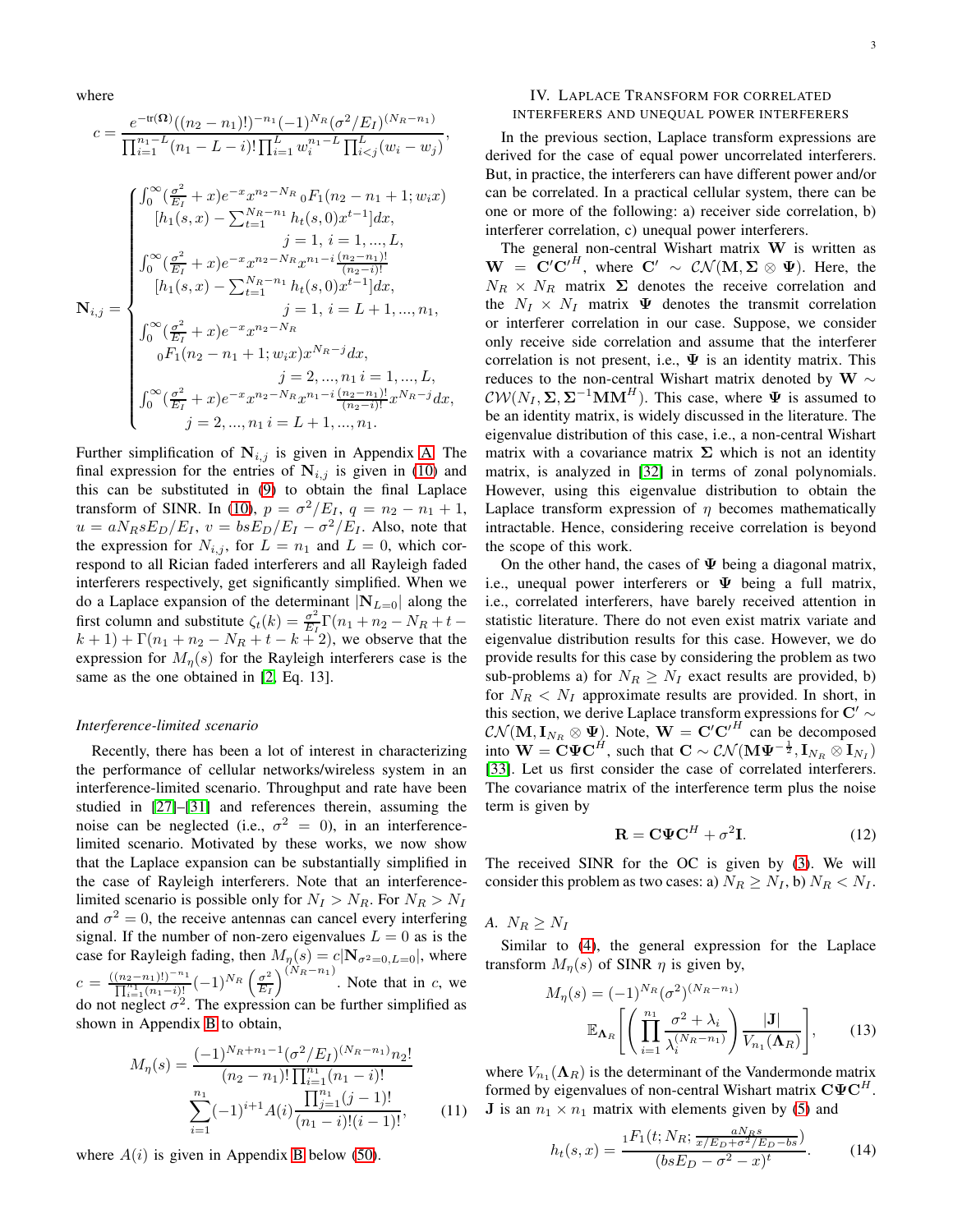<span id="page-3-0"></span>
$$
\mathbf{N}_{i,j} = \begin{cases}\n\sum_{k=0}^{T_2} \frac{w_i^k}{q_k k!} \left[ \sum_{l=0}^{T_1} \frac{u^l}{(N_R)_l} \right] - \Gamma(k + n_2 - N_R + 2)U(l+1, l-k - n_2 + N_R, -v) - p\Gamma(k + n_2 - N_R + 1) \\
U(l+1, -k - n_2 + N_R + l + 1, -v) \right] - \sum_{t=1}^{N_R - n_1} \frac{1F_1(t; N_R; u/v)}{v^t} \left[ p\Gamma(t + n_2 - N_R) \right] F_1(t + n_2 - N_R; q; w_i) \\
+ \Gamma(t + n_2 - N_R + 1) \cdot F_1(t + n_2 - N_R + 1; q; w_i) \right], \qquad j = 1, i = 1, ..., L, \\
\frac{(n_2 - n_1)!}{(n_2 - i)!} \left[ \sum_{l=0}^{T_1} \frac{u^l}{(N_R)_l} \right] - \Gamma(n_2 - N_R + n_1 - i + 2)U(l+1, l - n_2 + N_R - n_1 + i, -v) \\
-p\Gamma(n_2 - N_R + n_1 - i + 1)U(l+1, -n_2 + N_R - n_1 + i + l + 1, -v) \right] - \sum_{t=1}^{N_R - n_1} \frac{1F_1(t; N_R; u/v)}{v^t} \\
\left[ p\Gamma(t + n_2 + n_1 - N_R - i) + \Gamma(t + n_2 + n_1 - N_R - i + 1) \right], \qquad j = 1, i = L + 1, ..., n_1, \\
p_1 F_1(n_2 - j + 1; q; w_i) \Gamma(n_2 - j + 1) + \Gamma(n_2 - j + 2) \cdot F_1(n_2 - j + 2; q; w_i), \quad j = 2, ..., n_1 i = 1, ..., L, \\
\frac{(n_2 - n_1)!}{(n_2 - i)!} [p\Gamma(n_2 + n_1 - i - j + 1) + \Gamma(n_2 + n_1 - i - j + 2)], \end{cases} \tag{10}
$$

Recall that, in the case of equal power uncorrelated interferers, we simplified the expression in [\(4\)](#page-1-1) using the eigenvalue distribution of the non-central Wishart matrix. But for the case of correlated interferers, there exists no matrix variate distribution formula in the open literature and deriving one requires integration over the Stiefel manifold [\[32\]](#page-14-13). Also, there exists no eigenvalue distribution for this case. Hence, initially, we consider the case of Rayleigh-faded interferers, i.e.,  $M = 0$ .

*1) Rayleigh faded correlated interferers:* We exploit the property that  $\mathbf{W} = \mathbf{C} \boldsymbol{\Psi} \mathbf{C}^H$  has the same non-zero eigenvalues as that of  $\Psi^{\frac{1}{2}} C^H C \Psi^{\frac{1}{2}}$ , where  $C^H C$  is also a Wishart matrix. The eigenvalue distribution of  $\Psi^{\frac{1}{2}} C^H C \Psi^{\frac{1}{2}}$ , is given by [\[34\]](#page-14-15),

<span id="page-3-1"></span>
$$
f(\lambda_1, ..., \lambda_s) = c_1 |\mathbf{\Upsilon}| \prod_{i < j}^{N_I} (\lambda_i - \lambda_j) \prod_{k=1}^{N_I} \lambda_k^{N_R - N_I}, \qquad (15)
$$

where  $\Upsilon$  is a  $N_I \times N_I$  matrix whose  $(i, j)^{th}$  entry  $\forall i, j = 1, ..., N_I$  is given by,  $\Upsilon_{i,j} = e^{-\frac{\lambda_i^2}{r_j}}$  and  $c_1 =$  $(-1)^{\frac{1}{2}N_I(N_I-1)} \frac{|\Psi|^{-N_R}}{\prod_{i=1}^{N_I}(\frac{1}{1-\frac{1}{2}})\prod_{i=1}^{N_R}}$  $\frac{|\Psi|}{\prod_{i. Also, note that  $r_i$ s$ are the ordered  $N_I$  distinct non-zero eigenvalues of  $\Psi$ . Using [\(15\)](#page-3-1) to simplify [\(13\)](#page-2-0), we obtain the Laplace transform of  $\eta$  as

$$
M_{\eta}(s) = (-1)^{N_R} (\sigma^2)^{(N_R - N_I)}
$$

$$
\times \int_0^\infty c_1 \prod_{i=1}^{n_1} (\sigma^2 + \lambda_i) |\mathbf{J}| |\mathbf{\Upsilon}| d\lambda_1 ... d\lambda_{N_I}.
$$
 (16)

As in the case of equal power interferers, we use Theorem 2 in the Appendix of [\[26\]](#page-14-10) and the identity  $\int_0^\infty e^{-px} x^{s-1} dx =$  $p^{-s}\Gamma(s)$  from [\[35\]](#page-14-16). We can solve the integral for  $j = 1$ , by expanding the  $1F_1$  hypergeometric series and interchanging the integration and summation. The approach followed in Appendix [A](#page-11-0) can be followed here. The Laplace transform after simplification becomes,

<span id="page-3-2"></span>
$$
M_{\eta}(s) = c|\mathbf{N}|,\tag{17}
$$

where 
$$
c = \frac{(-1)^{N_R} (\sigma^2)^{(N_R - N_I)} (-1)^{\frac{1}{2} N_I (N_I - 1)} |\Psi|^{-N_R}}{\prod_{i < j}^{N_I} (\frac{1}{r_i} - \frac{1}{r_j}) \prod_{k=1}^{N_I} (N_R - k)!}
$$
 and N is given by

<span id="page-3-4"></span>
$$
\mathbf{N}_{i,j} = \begin{cases}\n\sum_{l=0}^{\infty} \frac{(aN_R s E_D)^l}{(N_R)_l} (\sigma^2 | b s E_D - \sigma^2 |^{-l} \\
U(1, 1 - l, r_i | b s E_D - \sigma^2 |) + | b s E_D - \sigma^2 |^{-l+1} \\
U(2, 2 - l, r_i | b s E_D - \sigma^2 |)) \\
-\sum_{t=1}^{N_R - N_I} \frac{{}_1F_1(t; N_R; \frac{aN_R s}{\sigma^2 / E_D - b s})}{(b s E_D - \sigma^2)^t} (\sigma^2 r_i^t \Gamma(t) \\
+r_i^{t+1} \Gamma(t+1)], \quad j = 1, i = 1, ..., N_I, \\
\sigma^2 r_i^{N_R - j+1} \Gamma(N_R - j + 1) + r_i^{N_R - j+2} \\
\Gamma(N_R - j + 2), j = 2, ..., N_I, i = 1, ..., N_I,\n\end{cases}
$$
\n(18)

where  $r_i$ ,  $1 \leq i \leq N_I$  are the eigenvalues of  $\Psi$ . We can truncate the converging infinite series for  $j = 1$  at a finite value, with an arbitrarily small truncation error. The convergence proof is similar to the one given in Appendix [A.](#page-11-0) Note that this is an exact Laplace transform expression and is novel for the case of Rayleigh faded correlated interferers with Rician faded users. Earlier works like [\[2\]](#page-13-1), considers only equal power uncorrelated interferers, while recent works like [\[10\]](#page-13-3) consider only Rayleigh faded user. An approximation which works for  $\sigma^2 \approx 0$  is also derived in Appendix [D.](#page-13-4) The expression is as follows:

<span id="page-3-3"></span>
$$
M_{\eta}(s) \approx c \sum_{i=1}^{N_I} (-1)^{i+1} B(i) r_i^{-N_R + N_I - 2} |V^i(\mathbf{r})|, \qquad (19)
$$

where 
$$
c = \frac{(-1)^{N_R} (\sigma^2)^{(N_R - N_I)} (-1)^{\frac{1}{2} N_I (N_I - 1)} |\Psi|^{-N_R}}{\prod_{i < j}^{N_I} (\frac{1}{N_i} - \frac{1}{r_j}) \prod_{k=1}^{N_I} (N_R - k)!}
$$
,  $A(i)$  and  $|V^i(\mathbf{r})|$  are given in Appendix D

 $|V^i(\mathbf{r})|$  are given in Appendix [D.](#page-13-4)

*2) Rician faded correlated interferers:* For the case of Rician faded interferers, the above approach is not possible even for  $N_R \geq N_I$ . This is because we have to use the zonalpolynomial based eigenvalue distribution from [\[32\]](#page-14-13) to simplify the Laplace transform, which is not mathematically tractable. Nevertheless, we arrive at a mathematically tractable solution, wherein we propose to approximate the non-central Wishart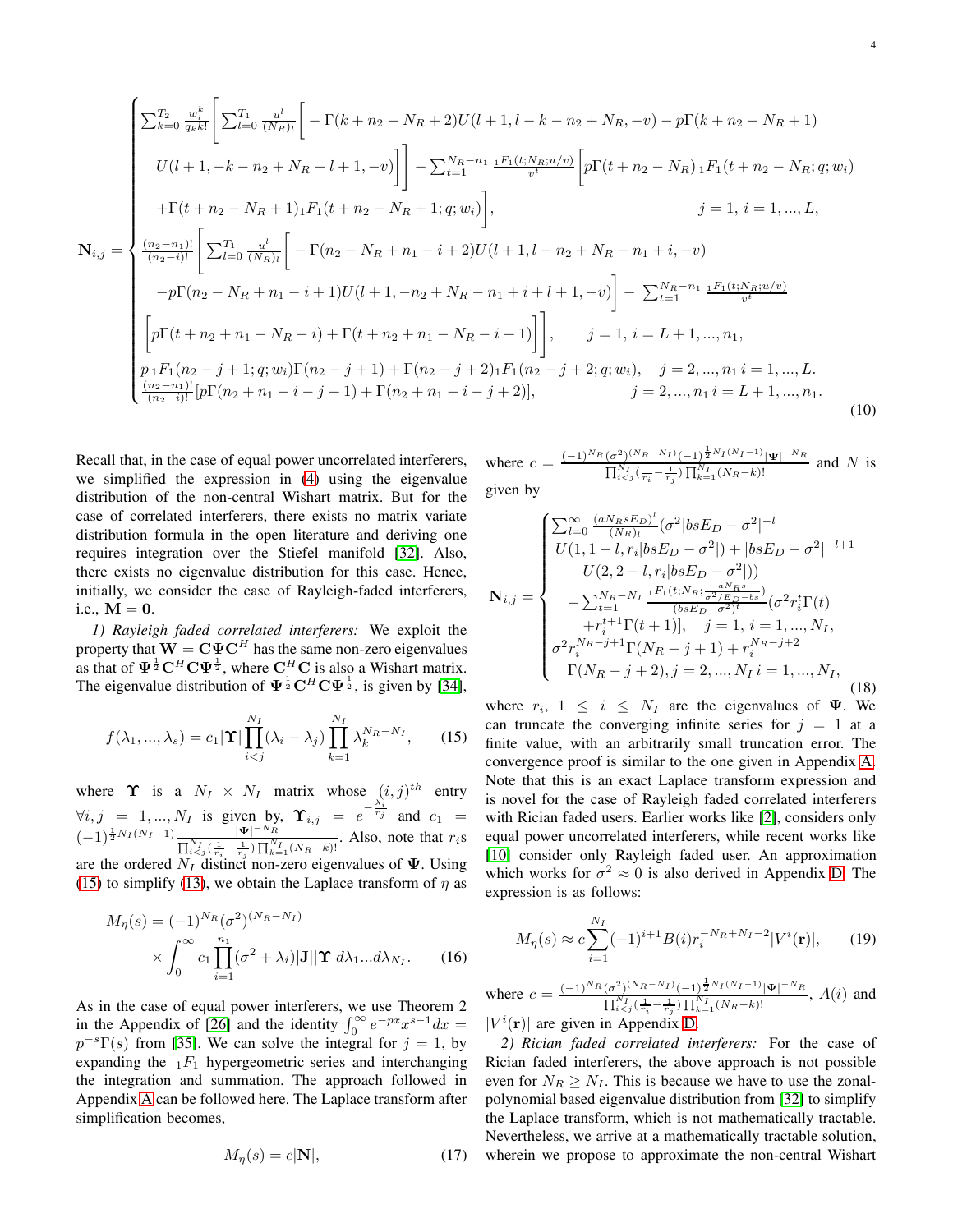matrix by a central Wishart matrix through moment matching and then use the derived expression given in [\(17\)](#page-3-2).

The expected value of any matrix of the form  $A<sup>H</sup>A$ , if  $A \sim \mathcal{CN}(\mathbf{M}, \mathbf{I}_{N_I} \otimes \mathbf{I}_{N_R})$ , with  $N_R$  degrees of freedom, is given by  $E[\mathbf{A}^H \mathbf{A}] = N_R + \mathbf{M}^H \mathbf{M}$ . This implies that for  $\mathbf{W} = \mathbf{\Psi}^{\frac{1}{2}} \mathbf{C}^H \dot{\mathbf{C}} \mathbf{\Psi}^{\frac{1}{2}}$ , the first moment is given by,  $E[\mathbf{W}] = N_R \Psi + \Psi^{1/2} \mathbf{M}^H \mathbf{M} \Psi^{1/2}$ . The first moment of any central Wishart matrix  $\mathbf{W}_1 \sim \mathcal{CW}(N_R, \Phi)$  with the same degree of freedom  $N_R$ , is given by  $E[\mathbf{W}_1] = N_R \Phi$ . When the first moments of the W and  $W_1$  are equated, we obtain  $\mathbf{\Phi} = \mathbf{\Psi} + \frac{1}{N_R} \mathbf{\Psi}^{1/2} \mathbf{M}^H \mathbf{M} \mathbf{\Psi}^{1/2}$ . We have now obtained a central Wishart approximation of the non-central Wishart matrix. Hence, W can be approximated as a central Wishart  $\mathcal{CW}(N_R, \Psi + \frac{1}{N_R} \Psi^{1/2} \mathbf{M}^H \mathbf{M} \Psi^{1/2})$ . A similar approximation is performed in  $[36]$ . Now that we have a central Wishart matrix, the expressions derived for the case of Rayleigh faded interferers hold, but with the matrix  $\Psi$  in [\(17\)](#page-3-2) replaced by  $\mathbf{\Psi} + \frac{1}{N_R} \mathbf{\Psi}^{1/2} \mathbf{M}^H \mathbf{M} \mathbf{\Psi}^{1/2}.$ 

*3) Unequal power interferers:* All the above analysis holds for a general  $\Psi$ . For the case of unequal power interferers,  $\Psi$ is just a diagonal matrix, with the interferer powers occupying the diagonal. Hence, the Laplace transform expressions [\(17\)](#page-3-2) can be used for unequal power Rayleigh-faded and Ricianfaded interferers respectively.

## *B.* Rayleigh faded correlated interferers for  $N_I > N_R$

For the case of Rayleigh-faded correlated interferers, for  $N_I > N_R$ , the covariance matrix of the interference term plus the noise term is given by  $\mathbf{R} = \mathbf{C} \boldsymbol{\Psi} \mathbf{C}^H + \sigma^2 \mathbf{I}$ . Here,  $\mathbf{C} \sim \mathcal{CN}(\mathbf{0}, \mathbf{I}_{N_R} \otimes \mathbf{I}_{N_I}).$  From [\[37\]](#page-14-18), the distribution of  $\mathbf{W} = \mathbf{C} \mathbf{\Psi} \mathbf{C}^H$  is the same as that of  $\sum_{i=1}^{N_I} \lambda_i \mathbf{W}_i$ , where  $\lambda_i$  are the eigenvalues of  $\Psi$  and  $\mathbf{W}_i \sim \mathcal{CW}(1, \mathbf{I}_{N_R})$ . Though this method works for  $N_R \geq N_I$ , we can use the analysis given in the previous subsection for determining the Laplace expansion.

From [\[38\]](#page-14-19), the sum of central Wishart matrices can be approximated by another central Wishart matrix. In our case, from [\[38\]](#page-14-19),  $\mathbf{W} \approx \mathbf{S} \frac{\sum_{i=1}^{N_I} \lambda_i}{p_s}$ , where  $\mathbf{S} \sim \mathcal{CW}(p_s, \mathbf{I}_{N_R})$  and  $p_s =$  $\left[\frac{\left(\sum_{i=1}^{N_I} \lambda_i\right)^2}{\sum_{i=1}^{N_I} \lambda_i} \right]$  $\sum_{i=1}^{N_{I}}\lambda_{i}^{2}$ 1 rounded to the nearest integer. Note that, this has reduced to a case of a Wishart matrix with an identity covariance matrix. Hence, the Laplace transform expression derived for the case of equal power Rayleigh interferers, i.e., expressions corresponding to  $L = 0$  given in Section III, can now be used. Also, the determinant simplification that has been

#### V. SER EXPRESSIONS

derived in the case of equal power Rayleigh faded interferers

holds for this case.

Using the standard assumption that the contribution of the interference and the noise at the output of optimum combiner, for a fixed  $\eta$ , can be well-approximated to be Gaussian as in [\[39\]](#page-14-20) and [\[40\]](#page-14-21) and references therein, the probability of symbol error for an M-ary square QAM constellation is given by [\[41\]](#page-14-22),

<span id="page-4-1"></span>
$$
\mathcal{P}_e \approx k_1 Q(\sqrt{k_2 \eta}) - k_3 Q(\sqrt{k_2 \eta})^2, \tag{20}
$$

where  $k_1 = 4(1 - \frac{1}{\sqrt{l}})$  $\frac{1}{M}$ ),  $k_2 = \frac{3}{M-1}$ ,  $k_3 = \frac{k_1^2}{4}$  and the Q-function is given by  $Q(x) = \frac{1}{2\pi} \int_x^{\infty} e^{-u^2/2} du$ . The assumption that the contribution of the interference and the noise at the output of OC, for a fixed  $\eta$ , is Gaussian, is valid even when the number of interferers  $N_I$  is small [\[40\]](#page-14-21) and such a system model assumption is made in a number of papers [\[8\]](#page-13-2), [\[42\]](#page-14-23), [\[43\]](#page-14-24) to derive the SER expression. Using the approximation  $Q(x) \approx \frac{1}{12}e^{-\frac{1}{2}x^2} + \frac{1}{4}e^{-\frac{2}{3}x^2}$ , one can write  $P_e$ as [\[44\]](#page-14-25),  $\mathcal{P}_e \approx \sum_{l=1}^5 a_l e^{-b_l \eta}$ , where  $a_1 = \frac{k_1}{12}$ ,  $a_2 = \frac{k_1}{4}$ ,  $a_3 = \frac{-k_3}{144}$ ,  $a_4 = \frac{-k_3}{16}, a_5 = \frac{-k_3}{24}, b_1 = \frac{k_2}{2}, b_2 = \frac{2k_2}{3}, b_3 = k_2, b_4 = \frac{4k_2}{3}$  and  $b_5 = \frac{7k_2}{6}$ . The average SER obtained by averaging  $\mathcal{P}_e$  over all channel realizations is,

<span id="page-4-0"></span>
$$
SER \approx \mathbb{E}_{\eta}[\mathcal{P}_e] = \mathbb{E}_{\eta}[\sum_{l=1}^{5} a_l e^{-b_l \eta}] = \sum_{l=1}^{5} a_l M_{\eta}(s)|_{s=-b_l},
$$
\n(21)

where  $M_n(s)$  is the Laplace transform of  $\eta$  and  $\mathbb{E}_n$  denotes expectation over SINR  $\eta$ . Now, the SER approximations can be directly obtained by substituting the Laplace transform expressions in the above equation. Wherever the Laplace transform is simplified to circumvent the determinant expansion, we get simplified SER expressions. For example, for an interferencelimited scenario ( $N_I > N_R$  and  $\sigma^2 = 0$ ), by substituting  $n_1 = N_R$  and  $n_2 = N_I$ , the SER becomes,

$$
SER \approx \sum_{l=1}^{5} a_l \frac{(-1)^{N_R+1} N_I!}{(N_I - N_R)! \prod_{i=1}^{N_R} (N_R - i)!} \times \sum_{i=1}^{N_R} (-1)^{i+1} A(i) \frac{\prod_{j=1}^{N_R} (j-1)!}{(N_R - i)!(i-1)!} |_{s=-b_l}.
$$
 (22)

Ours is the first work to obtain SER expression in an interference-limited scenario, for Rayleigh faded interferers in a closed form. All existing works, so far, require an explicit evaluation of the determinant. Further, the expression derived also gives an approximation of SER, for  $N_I > N_R$  for very low noise values  $\sigma^2 \approx 0$ . If we substitute  $n_1 = N_I$  and  $n_2 = N_R$  in [\(9\)](#page-1-4) and ignore the  $\sigma^2$  term inside the determinant, we also obtain an approximation for the SER as,

<span id="page-4-2"></span>
$$
SER \approx \sum_{l=1}^{5} a_l \frac{(-1)^{N_R+1} (\sigma^2 / E_I)^{(N_R - N_I)} N_R!}{(N_R - N_I)! \prod_{i=1}^{N_I} (N_I - i)!} \times \sum_{i=1}^{N_I} (-1)^{i+1} A(i) \frac{\prod_{j=1}^{N_I} (j-1)!}{(N_I - i)! (i-1)!} |_{s=-b_l}.
$$
 (23)

Note that the dependence of c term on  $\sigma^2$  is not present for  $N_I > N_R$ . On the other hand, the  $\sigma^2$  term exists in c term for  $N_R > N_I$ . Note that SER expressions obtained for Rayleigh interferers in [\[2\]](#page-13-1) involve not only an explicit evaluation of determinants but also numerical integration, while results here require neither. For the case of Rayleigh/Rician faded correlated interferers and  $N_R > N_I$ , we can substitute [\(17\)](#page-3-2) in [\(21\)](#page-4-0) to get the SER approximations. For this case also, we have a Laplace expansion in [\(19\)](#page-3-3) that doesn't involve determinant evaluation. This approximation works very well when  $\sigma^2$  is actually small or when interferer powers are large compared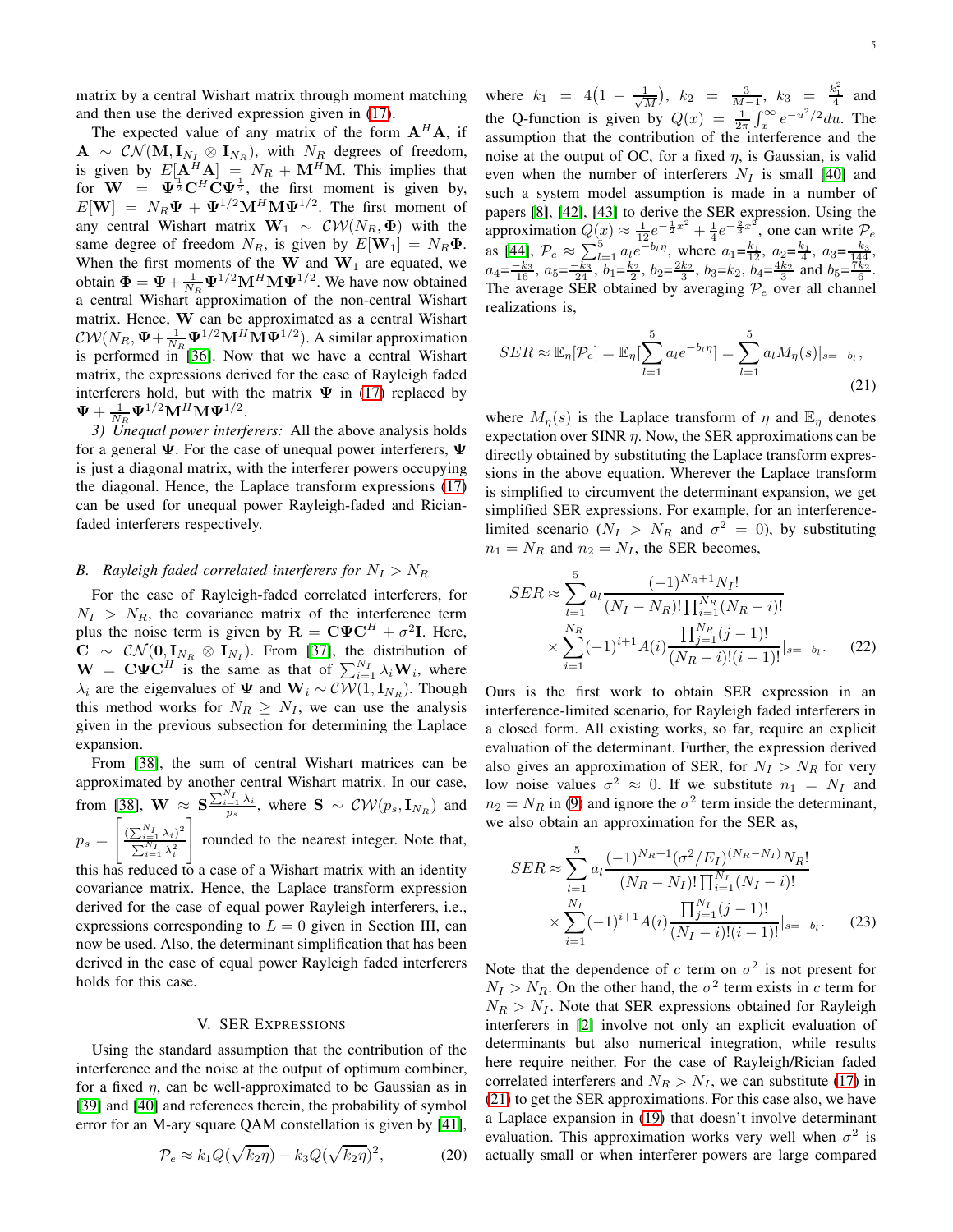to  $\sigma^2$ . This can be further substituted in [\(21\)](#page-4-0), to obtain the approximate expression for SER as,

$$
SER \approx \sum_{l=1}^{5} \frac{a_l (-1)^{N_R} (\sigma^2)^{(N_R - N_I)} (-1)^{\frac{1}{2} N_I (N_I - 1)} |\Psi|^{-N_R}}{\prod_{i < j}^{N_I} (\frac{1}{r_i} - \frac{1}{r_j}) \prod_{k=1}^{N_I} (N_R - k)!} \times \sum_{i=1}^{N_I} (-1)^{i+1} B(i)_{s = -b_l} r_i^{-N_R + N_I - 2} |V^i(\mathbf{r})|.
$$
 (24)

In case of correlated or unequal power Rayleigh faded interferers and  $N_I > N_R$ , we have discussed an approximate expression for Laplace transform in Section III.B, which can be used to determine the SER expressions. In case, of correlated or unequal power Rician faded interferers for  $N_I > N_R$ , it is mathematically intractable to give an Laplace transform expression and hence derive an SER expression. Nevertheless, the existing SER expressions derived for the case of equal power uncorrelated interferers can be used as an upper bound. If we consider all the interferers to have the same power as that of the maximum-power interferer, our expression gives an upper bound for the actual SER, i.e., our expressions give the worst case SER. Similarly, the expressions for the uncorrelated case gives the worst case SER, i.e., a good upper bound on for the actual SER of correlated interferers. This is because, correlated interferers cause partial interference alignment [\[10\]](#page-13-3) and hence the receive antennas can cancel the interferers better, leading to a lower SER when compared to the uncorrelated case.

#### VI. OUTAGE AND RATE APPROXIMATIONS

Apart from SER, outage probability and rate are the other performance metrics that are useful in characterizing the performance of any wireless system . In the preceding section, we used the exponential approximation to determine the approximate SER at the output of OC. But, no such straightforward method exists for determining expressions for outage probability and rate. This is so because expressions for the pdf of the SINR or signal to interference ratio (SIR) are mathematically intractable to derive. However, we, in this section, detail a moment-matching method to determine approximate expressions for outage probability and rate. To the best of our knowledge, ours is the first work to obtain even approximate expressions for outage probability and rate. For doing this, we will first determine the exact moments of the SINR.

## *A. Moments of Rician-Rician*

The  $l^{th}$  moment of SINR for Rician faded user and Rician faded interferers is given by,

$$
\mu_l^{Ric-Ric} = \frac{d^l}{ds^l} M_{\eta}(s)|_{s=0} = \alpha_l^{Ric} c \sum_{k=1}^{n_1} (-1)^k |Y_k| d_l
$$

where  $c = \frac{e^{-w(\Omega)}((n_2 - n_1)!)^{-n_1}}{\prod_{i=1}^{n_1} (w_i - w_j)} (-1)^{N_R} (\sigma^2 / E_I)^{(N_R - n_1)}$ ,  $d_l$  is given by [\(57\)](#page-13-5),  $Y_k$  is the matrix formed by omitting the  $k^{th}$  row and 1<sup>st</sup> column of the matrix  $Y_{i,j} = \frac{\sigma^2}{E_i}$  $\frac{\sigma^2}{E_I}$ <sub>1</sub> $F_1(n_2-j+1; n_2-$   $n_1+1; w_k)\Gamma(n_2-j+1)+\Gamma(n_2-j+2)$ <sup>1</sup> $F_1(n_2-j+2; n_2-n_1+$ 1;  $w_i$ ) and  $\alpha_l^{Ric} = b^l \sum_{k=0}^l {l \choose k} \frac{(aN_R/b)^k}{(N_R)_k}$  $\frac{\ln(R/D)}{(N_R)_k}$ . The derivation is given in Appendix [C](#page-13-6) and is very similar to the one given in [\[2\]](#page-13-1). Though we have derived the moments for the uncorrelated case in the presence of noise, similar moment expressions can be obtained for an interference-limited scenario or for Rayleigh faded correlated/unequal power interferers. These derivations are not given here due to space constraints.

# <span id="page-5-1"></span>*B. Moment matched approximation*

Inspired by the simplicity of the results in [\[6\]](#page-13-7), we now use the idea of moment matching to approximate the SINR/SIR random variables for our case too. If we had Rayleigh faded users and interferers as in the case of [\[6\]](#page-13-7), the SIR would be distributed according to a beta-prime distribution, because the ratio of two gamma random variables follow a beta-prime distribution. We propose to match the first two moments of the SINR/SIR with the moments of the beta-prime distribution. As an example, let us consider the interference-limited scenario, i.e.,  $N_I > N_R$  and  $\sigma^2 = 0$ . The  $l^{th}$  moment is given by

$$
\mu_l = \frac{e^{-\text{tr}(\Omega)}((N_I - N_R)!)^{-N_R}}{\prod_{i < j}^{N_R} (w_i - w_j)} (-1)^{N_R} \sum_{k=1}^{N_R} (-1)^{k+1} \times (-1)^{b'l!} \left(\frac{E_D}{E_I}\right)^l \sum_{m=0}^l {l \choose m} \frac{(\frac{aN_R}{b})^m \Gamma(N_I - N_R - l + 1)}{(N_R)_m} \times {}_1F_1(N_I - N_R - l + 1, N_I - N_R + 1, w_k)|Y_k|, \tag{25}
$$

where  $Y_{i,j} = \Gamma(N_I - j + 2)_1 F_1(N_I - j + 2; N_I - N_R + 1; w_i)$ and  $Y_k$  is the matrix Y with  $k^{th}$  row and first column removed. The first two moments  $\mu_1$  and  $\mu_2$  of the SIR can be matched with the first two moments  $\frac{\alpha}{\beta-1}$  and  $\frac{\alpha(\alpha+1)}{(\beta-1)(\beta-2)}$ , respectively, of a beta prime distribution with parameters  $\alpha, \beta$ . In other words,  $\frac{\alpha}{\beta - 1} = \mu_1$  and  $\frac{\alpha(\alpha + 1)}{(\beta - 1)(\beta - 2)} = \mu_2$ . This implies that

$$
\beta = \frac{\mu_1^2 - \mu_1 - 2\mu_2}{\mu_1^2 - \mu_2} \tag{26}
$$

and

<span id="page-5-0"></span>
$$
\alpha = \mu_1(\beta - 1). \tag{27}
$$

Since the first and second moments do not involve any infinite summations, the parameters  $\alpha$  and  $\beta$  are obtained in closed form. These parameters can be substituted in the cumulative distribution function (CDF) of a beta-prime distributed random variable, say Z, with parameters  $\alpha$  and  $\beta$  given by [\[45,](#page-14-26) Eq 2]

$$
P_0(Z < z) = \frac{(\beta)_{\alpha} z^{\alpha} {}_2F_1(\alpha + \beta, \alpha, \alpha + 1, -z)}{\Gamma(\alpha + 1)}\tag{28}
$$

to obtain the closed form outage expression for OC. Here,  $2F_1(.)$  denotes the Gauss hypergeometric function [\[46,](#page-14-27) 15.1.1]. Similarly using the pdf of beta-prime distribution given by  $f(z) = \frac{\Gamma(\alpha+\beta)}{\Gamma(\alpha)\Gamma(\beta)} z^{\alpha-1} (1+z)^{-\alpha-\beta}$ , one can obtain the approximate rate as

<span id="page-5-2"></span>
$$
R \approx \int_0^\infty \log_2(1+x) \frac{\Gamma(\alpha+\beta)}{\Gamma(\alpha)\Gamma(\beta)} x^{\alpha-1} (\alpha+x)^{-\alpha-\beta} dx
$$
  
= 
$$
\frac{\psi(\alpha+\beta) - \psi(\beta)}{\ln 2},
$$
 (29)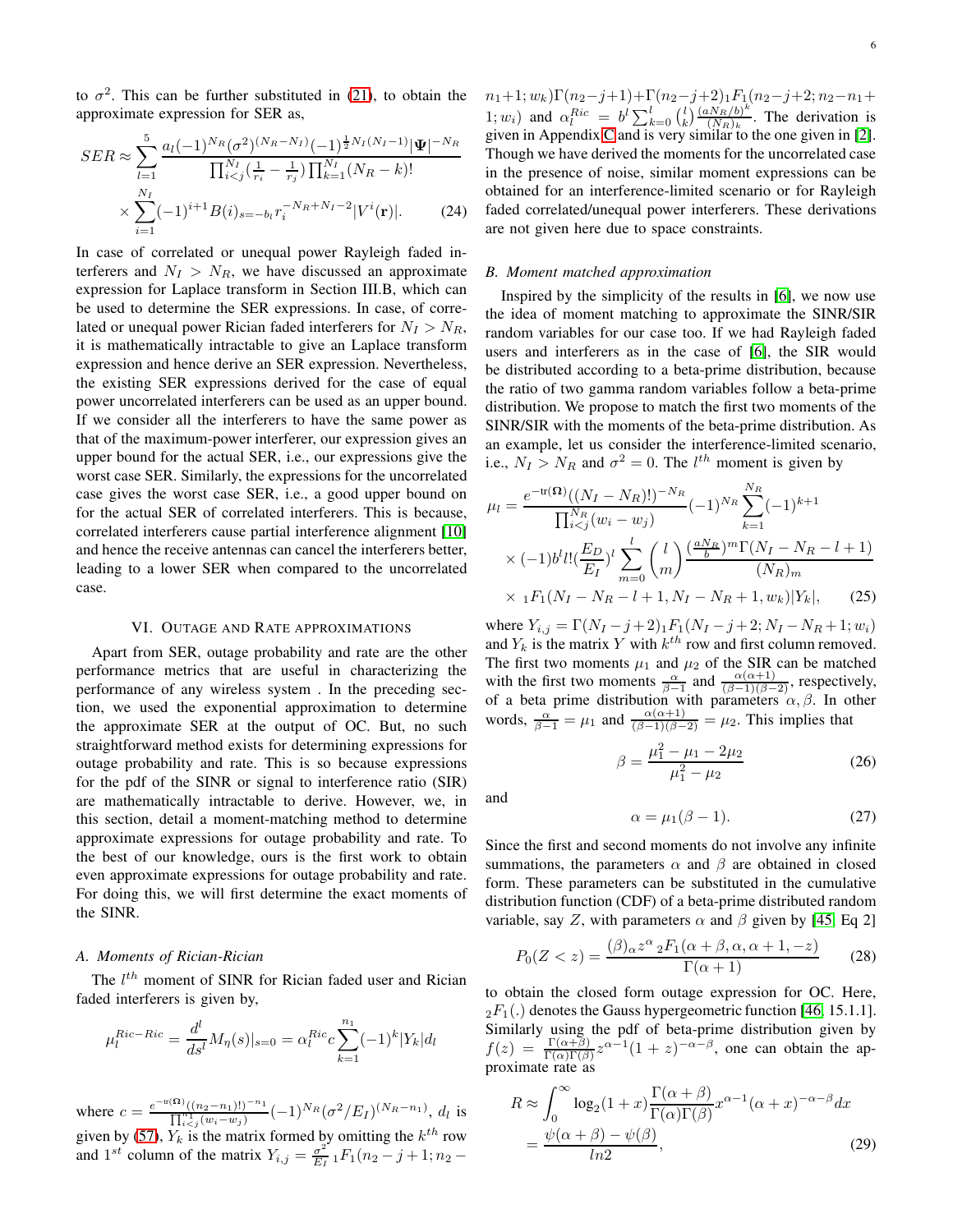where  $\psi(.)$  is the di-gamma function [\[46,](#page-14-27) 6.3.1]. The second equality is obtained by using the integral identity [\[35,](#page-14-16) 4.292.14].

Here, we have considered the case of all interferers to be Rician faded. We can even consider the case of a mix of Rayleigh faded and Rician faded interferers, especially single rank non-centrality matrix  $MM<sup>H</sup>$  or the case of correlated interferers and do a similar moment matching to obtain the approximate outage probability and rate expressions.

#### *C. Analysis using stochastic ordering*

Now, we can study the impact of the Rician parameters on the approximate expressions using stochastic ordering. According to [\[47,](#page-14-28) Theorem 1.A.12], for two random variables X and Y with pdf f and g, respectively, if  $S^-(g - f) = 1$ and the sign sequence is  $-, +$ , then  $X \leq_{st} Y$  or in other words  $P(X \le x) \ge P(Y \le y)$ , i.e., outage probability of X is greater than that of Y. Here  $S^-$  denotes the number of sign changes and  $\leq_{st}$  denotes stochastic ordering [\[47,](#page-14-28) 1.A.1]. In case we assume  $f$  and  $g$  to be beta-prime with parameters  $(\alpha, \beta + \delta)$  and  $(\alpha, \beta)$ , we can easily prove that the sign change from – to + occurs at  $z = \left(\frac{(\beta + \delta)_{\alpha}}{(\beta)_{\alpha}}\right)$  $\left(\frac{\partial^2 + \delta}{\partial x}\right)^{\frac{1}{\delta}} - 1$ , where  $(x)_y$ denotes the Pochhammer symbol [\[46,](#page-14-27) 13.1.2]. This implies that,  $P_0$  given by [\(28\)](#page-5-0), evaluated using parameter  $\beta + \delta$  is greater than  $P_0$  evaluated using the parameter  $\beta$ . Similarly, we can also prove  $P_0$  evaluated using the parameter  $\alpha + \delta$  is lesser than  $P_0$  evaluated using the parameter  $\alpha$ . This method is also adopted in [\[48\]](#page-14-29). Since, it is intractable to directly analyze the approximate SER expressions, we'll introduce a Laplace ordering result to connect the variations in outage probability with variations in SER. Let  $X$  and  $Y$  be two non-negative random variables such that

$$
\mathbb{E}[exp(sX)] \ge \mathbb{E}[exp(sY)], \quad \forall s < 0.
$$
 (30)

Then  $X$  is said to be smaller than  $Y$  in the Laplace transform order denoted by  $X \leq_{Lt} Y$ . According to [\[47,](#page-14-28) Theorem 5.A.6],  $X \leq_{St} Y$ , then  $X \leq_{Lt} Y$ . In other words,  $P(X \leq$  $x) \geq P(Y \leq y)$  implies  $E[exp(sX)] \geq E[exp(sY)]$ . Recall that in the probability of error is given by [\(20\)](#page-4-1), if we neglect the second term, which is usually small in magnitude, SER, by exponential approximation of Q-function, is given by

$$
SER \approx \mathbb{E}_{\eta}[\sum_{l=1}^{2} a_{l}e^{-b_{l}\eta}], \qquad (31)
$$

where  $a_1 = \frac{k_1}{12}$ ,  $a_2 = \frac{k_1}{4}$ ,  $b_1 = \frac{k_2}{2}$  and  $b_2 = \frac{2k_2}{3}$ . Now if  $P(X \le x) \ge$  $P(Y \leq y)$ , then by the preceding Laplace ordering result, SER for  $X$  is greater than that for  $Y$ . Though, these results actually pertain to the moment-matched  $\eta$  and not the actual  $\eta$ , we can still get some approximate trends in SER based on the variations in outage probability. We also can make the following inferences about variation of outage probability and SER with respect to fading parameters:

• I1) We can observe that an increase in  $E_I$ , decreases  $\mu_2$ and  $\mu_1$ , which in turn increases  $\beta$ . Similarly, an increase in  $E_I$  decreases  $\alpha$ . According to the previous stochastic ordering result, an increase in  $\beta$  and a decrease in  $\alpha$ 

increases the outage probability. By the Laplace ordering result, the SER also increases.

- I2) It is also clear that an increase in Rician parameter of the user  $\kappa$  decreases  $\mu_2$ , keeping  $\mu_1$  constant. This in turn increases  $\alpha$ . Also,  $\beta$  increases very negligibly. Though, the stochastic ordering result cannot be used directly if both  $\alpha$  and  $\beta$  increases, the increase in  $\beta$  is actually negligible. Hence, the outage probability decreases with increase in  $\alpha$  due to an increase in  $\kappa$ . Also, by the Laplace ordering result, the SER decreases.
- I3) Also, an increase in  $N_R$  or a decrease in  $N_I$  decreases  $β$  and increases  $α$ . This in turn decreases the outage probability.

# VII. A SHORT EXTENSION TO  $\kappa - \mu$  faded user and RAYLEIGH FADED INTERFERERS

Recently there has been a lot of interest in studying the effect of a general fading model such as the  $\kappa - \mu$  fading model for a LoS scenario. Moreover,  $\kappa-\mu$  fading also includes Rician, Nakagami-m, Rayleigh and one-sided Gaussian as its special cases [\[49\]](#page-14-30). Given, the fairly complicated nature of these general fading distributions and due to unavailability of a matrix model for these distributions, it is mathematically intractable to determine any expressions considering  $\kappa - \mu$ fading in the interferers. However, it is possible to consider  $\kappa-\mu$  fading in the user and Rayleigh fading in the interferers and determine exact OP and approximate SER expressions. Recall that the SINR for OC is given by [\[2\]](#page-13-1),  $\eta = \frac{E_D}{E_I} \mathbf{c}^H \mathbf{R}^{-1} \mathbf{c}$ , where  $\mathbf{R} = \sum_{i=1}^{N_I} \mathbf{c}_i \mathbf{c}_i^H$ , where the user c is  $\kappa - \mu$  faded and the interferers  $c_i$  are Rayleigh faded. We consider only the case of  $N_I > N_R$  and neglect noise in the analysis. Note that, if noise is neglected,  $\bf{R}$  is a complex Wishart matrix, i.e.,  $\mathbf{R} \sim \mathcal{CW}_{N_R}(N_I, \mathbf{I}_{N_R})$ . From [\[50\]](#page-14-31), it is known that for any  $\mathbf{R} \sim \mathcal{CW}_m(n, \mathbf{I}_m)$ , such that  $n \geq m \mathbf{S} \mathbf{R} \mathbf{S}^H \sim \mathcal{CW}_m(n, \mathbf{I}_m)$ for any  $m \times m$  unitary matrix **S**. Let  $V = \textbf{SRS}^H$  and **S** be a unitary matrix such that,  $S^H = (S_1^H, (c^Hc)^{-\frac{1}{2}}c)$  where  $S_1$  is  $m \times m - 1$  matrix and  $c \in \mathcal{C}^m$ . From [\[50\]](#page-14-31), we obtain  ${\bf c}^H {\bf R}^{-1} {\bf c} = ({\bf c}^H {\bf c}) v^{mm}$ , where the elements of  ${\bf V}^{-1} = (v^{jk})$ . Letting  $V = LL^H$ , where  $L = (l_{ij})$  is a complex lower triangular matrix with positive diagonal elements, we get,  $v^{mm} = l_{mm}^{-2}$ . Using this result for the case  $m = N_R$ ,

$$
\eta = \frac{E_D}{E_I} \mathbf{c}^H \mathbf{R}^{-1} \mathbf{c} = \frac{E_D}{E_I} (\mathbf{c}^H \mathbf{c}) l_{N_R N_R}^{-2} = \frac{E_D}{E_I} \frac{y}{x},\qquad(32)
$$

where  $y = e^H c$  and  $x^{-1} = l_{N_R N_R}^{-2}$  and are independent. The pdf of  $\eta = \frac{(\mathbf{c}^H \mathbf{c})}{l^2}$  $l_{N_R N_R}^2$  $\frac{E_D}{E_I} = \frac{y}{x} \frac{E_D}{E_I}$  is can now be obtained by solving the integral using using [\(42\)](#page-11-1) as,

<span id="page-6-0"></span>
$$
f(\eta) = \frac{\frac{E_L}{E_D}^{N_R \mu} e^{-N_R \kappa \mu}}{\Gamma(N_R \mu) \Gamma(a)} (\mu (1 + \kappa))^{N_R \mu} \eta^{N_R \mu - 1} \Gamma(N_R \mu + a)
$$
  
 
$$
\times (\mu (1 + \kappa) \frac{E_I}{E_D} \eta + 1)^{-N_R \mu - a}
$$
  
 
$$
\times {}_1F_1(N_R \mu + a, N_R \mu, \frac{N_R \mu^2 \kappa (1 + \kappa) \frac{E_I}{E_D} \eta}{\mu (1 + \kappa) \frac{E_I}{E_D} \eta + 1}).
$$
(33)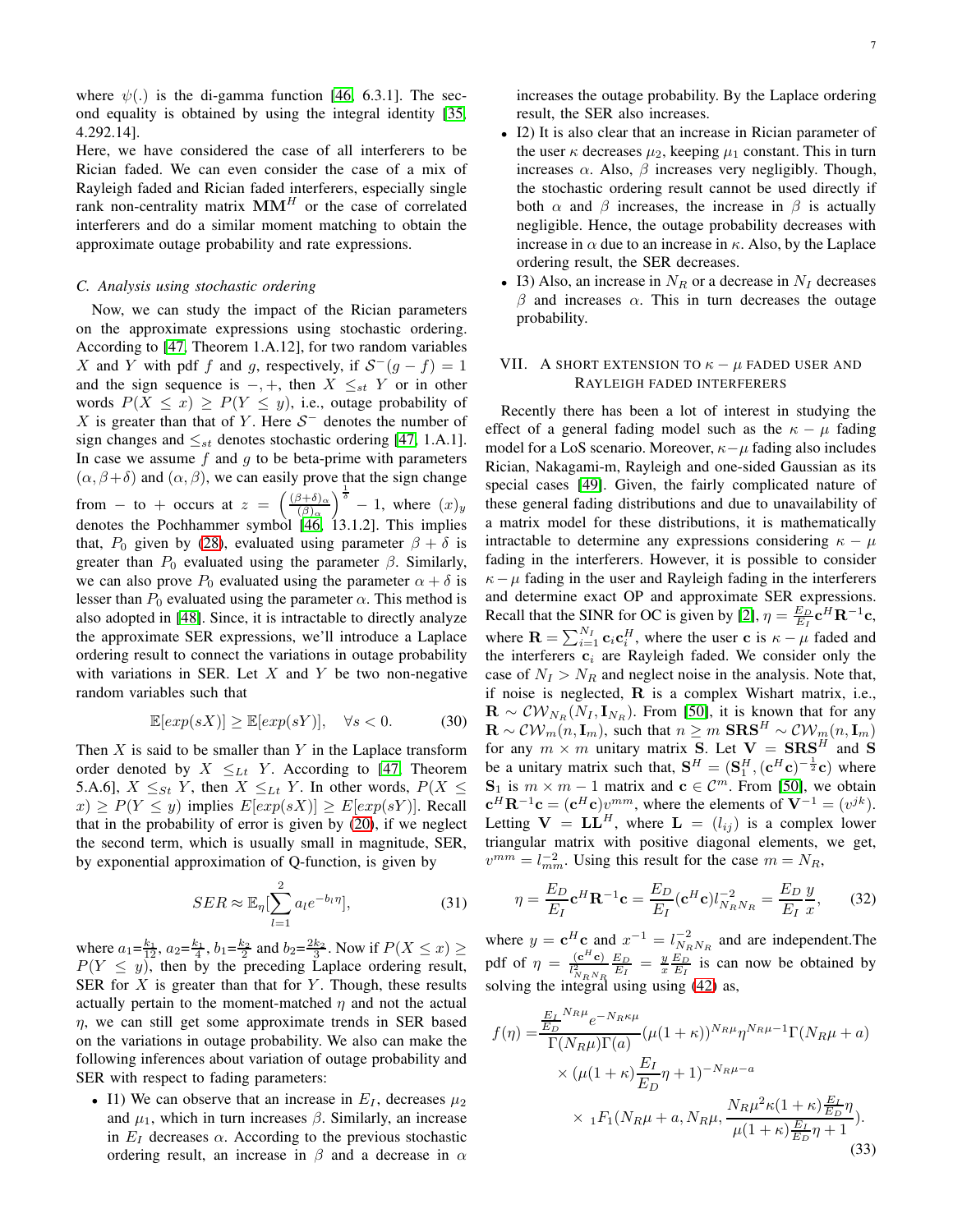.

Though there are existing results which derive the CDF of this ratio [\[51\]](#page-14-32), [\[52\]](#page-14-33), obtaining the pdf of SIR  $\eta$  by differentiating these CDF expressions is not straightforward. The outage probability for our case can be obtained by substituting  $\beta = a$ ,  $\lambda = 1, \mu = N_R \mu, r^a = \frac{E_I}{E_D}$  and  $T = \frac{T}{N_R}$  in [\[51,](#page-14-32) Eq.11], as,

$$
P(\eta < T) = A\Psi_1(a + N_R\mu, 1; a + 1, N_R\mu; \\
\frac{1}{\mu(1 + \kappa)T\frac{E_I}{E_D}}, \frac{N_R\mu^2(1 + \kappa)T\frac{E_I}{E_D}}{\mu(1 + \kappa)T\frac{E_I}{E_D}}), \quad (34)
$$

where  $A = 1 - e^{-N_R \kappa \mu} \frac{\Gamma(N_R \mu + a)}{\Gamma(a+1) \Gamma(N_R \mu)}$  $(\mu(1+\kappa)T\frac{E_I}{E_D})^{N_R\mu}$  $\frac{(1+\mu(1+\kappa)T\frac{E_I}{E_D})^{a+N_R\mu}}{E}$ and  $\Psi_1$  is the confluent Appell function [\[51\]](#page-14-32).

We apply the following identities from [\[46\]](#page-14-27), [\[53\]](#page-14-34) sequentially to simplify [\(33\)](#page-6-0): a)  $_1F_1(p + a, p, z) = e^z {}_1F_1(-a, p, -z)$ , b)  ${}_1F_1(-a, p, -z) = \frac{a!}{(p)_a} L_a^{p-1}(-z)$ , c)  $L_a^{p-1}(-z) = \Gamma(a+p) \sum_a^{(a)} (-a)_k (-z)^k$  and d)  $(a) = \frac{a!}{(a!)^2}$  let  $p \in \mathbb{R}$  $\frac{a+p}{a!} \sum_{k=0}^{a} \frac{(-a)_k (-z)^k}{\Gamma(k+p)k!}$  $\frac{\Gamma(a+p)}{a!} \sum_{k=0}^{a} \frac{(-a)_k (-z)^k}{\Gamma(k+p)k!}$  and d)  $(-a)_k = \frac{a!}{(a-k)!} k!$  for  $p \in \mathbb{R}^+$  and  $a \in \mathbb{Z}^+$ . Note, in our case  $p = N_R \mu$  and  $a \in \mathbb{Z}^+$ . Finally, using the Taylor series expansion for the exponen- $\int_0^\infty e^{-s\eta} f(\eta) d(\eta)$ , we obtain tial term and the identity for Laplace expansion  $M_n(s)$  =

$$
M_{\eta}(s) = \frac{e^{-N_R \kappa \mu} \Gamma(N_R \mu + a)}{\Gamma(N_R \mu) \Gamma(a)} \sum_{k=0}^{a} \frac{a! (N_R \mu \kappa)^k}{(a-k)! k! (N_R \mu)_k}
$$
  
 
$$
\times \int_0^{\infty} e^{-s\eta} \sum_{l=0}^{\infty} \frac{\left(\frac{E_L}{E_D} \mu (1+\kappa)\right)^{N_R \mu + k + l} (N_R \mu \kappa)^l}{l!}
$$
  
 
$$
\times \eta^{N_R \mu + k + l - 1} (1 + \frac{\mu (1+\kappa) E_I \eta}{E_D})^{-N_R \mu - a - l - k} d\eta.
$$

The summation and integration can be interchanged by the direct application of Tonelli's theorem [\[54\]](#page-14-35), since  $f_l(\eta)$  =  $(\frac{E_I}{E_D} \mu (1+\kappa))^{N_R \mu + k + l} \frac{(N_R \mu \kappa)^{k+l}}{l!}$  $\frac{(\mu\kappa)^{\kappa+\iota}}{l!}\eta^{N_R\mu+k+l-1}(\mu(1+\kappa)\frac{E_I}{E_D}\eta+$  $1)^{-N_R\mu-a-l-k}$  > 0. We now use the integration identity  $\int_0^\infty e^{-px} x^{q-1} (1+ax)^{-v} dx = a^{-q} \Gamma(q) U(q, q+1-v, p/a)$ from [\[35\]](#page-14-16), to obtain the Laplace expansion of  $\eta$  as,

$$
M_{\eta}(s) = \frac{e^{-N_R \kappa \mu} \Gamma(N_R \mu + a)}{\Gamma(N_R \mu) \Gamma(a)} \sum_{k=0}^{a} \frac{a! (N_R \mu \kappa)^k}{(a-k)! k! (N_R \mu)_k}
$$

$$
\times \sum_{l=0}^{\infty} \frac{(N_R \mu \kappa)^l \Gamma(b)}{l!} U\left(b, 1 - a, \frac{s}{\mu (1 + \kappa) \frac{E_I}{E_D}}\right),
$$
(35)

where  $b = N_R \mu + k + l$ . Substituting the expression for the Laplace expansion from  $(35)$  in  $(21)$ , we obtain the average SER as

$$
SER = \sum_{m=1}^{5} a_m \frac{e^{-N_R \kappa \mu} \Gamma(N_R \mu + a)}{\Gamma(N_R \mu) \Gamma(a)} \sum_{k=0}^{a} \frac{a!}{(a-k)!k!(N_R \mu)_k}
$$

$$
\times \sum_{l=0}^{\infty} \frac{(N_R \mu \kappa)^{k+l} \Gamma(b)}{l!} U\left(b, 1 - a, \frac{b_m}{\mu(1+\kappa)\frac{E_I}{E_D}}\right),
$$
(36)

where  $U(.)$  is the Tricomi Hypergeometric function [\[22\]](#page-14-36). Since  $U(a + 1, c + 1, x) < \frac{-1}{c}U(a, c, x)$  for  $a > 0 > c$  and  $x > 0$ from [\[55\]](#page-14-37), we obtain

$$
U(b, 1 - a, \frac{b_m}{\mu(1 + \kappa) \frac{E_I}{E_D}})
$$
  

$$
< \frac{U(N_R\mu + k, 1 - a - l, \frac{b_m}{\mu(1 + \kappa) \frac{E_I}{E_D}})}{(N_I - N_R)_l}
$$

<span id="page-7-2"></span>Also, since  $U(m, n - k, x)$  decreases monotonically with k [\[22\]](#page-14-36),  $\sum_{l=0}^{\infty} \frac{(N_R \mu \kappa)^{k+l}}{l!}$  $\frac{d\kappa}{dt} \Gamma(b) U(b, 1 - a, \frac{b_m}{\mu(1+\kappa)\frac{E_I}{E_D}})$  $)$   $<$  $\sum_{l=0}^{\infty} \frac{(N_R \mu \kappa)^{k+l}}{l!}$  $\frac{1}{l!}$   $\Gamma(b)$  $U(N_R\mu+k,N_R-N_I,\frac{b_m}{\mu(1+\kappa)}\frac{E_I}{E_D})$ )  $\frac{(N_I-N_R)_l}{(N_I-N_R)_l}$  which is a

converging series. Hence the infinite summation can be truncated to a finite series with arbitrarily low truncation error.

## VIII. NUMERICAL RESULTS

The derived SER expressions are verified using Monte-Carlo simulations. The total interference power is denoted as  $E''_1$ , from which average interference power per interferer is obtained as  $E'_I = E''_I/N_I$ . The mean energy of the received signal,  $E_D$ , is taken to be unity without loss of generality. SIR is given by  $E_D/E_I^{\prime\prime}$ . The determinant of N matrix whose entries are given by [\(10\)](#page-3-0) is determined with the infinite summation truncated to  $T_1 = T_2 = 70$ . For a SER of  $10^{-5}$ , with  $T_1 = 100$  and  $T_2 = 100$  terms, the numerical evaluation completes in 40 seconds<sup>[2](#page-7-1)</sup>. Also, for Rayleigh faded interferers, the expressions have only a single infinite series, which takes a maximum of 2 seconds for evaluation. On the other hand, Monte-Carlo simulations take close to 500 seconds. By substituting the determinant of  $N$  matrix in  $(9)$ , the Laplace transform is evaluated for  $s = b_l$ ,  $\forall l = 1 \text{ to } 5$ . These Laplace transform values are substituted in [\(21\)](#page-4-0) and theoretical SER is calculated for values of signal to noise ratio (SNR) in the range 5 dB to 25 dB. For the Monte-Carlo simulation, the deterministic matrix  $M'$  is first obtained with unit magnitude and uniform phase, satisfying the condition  $tr(\mathbf{M}'\mathbf{M}'^H) = N_R N_I$ . This matrix is fixed during a set of simulations.

<span id="page-7-0"></span>For the case of equal power and uncorrelated interferers, a close match between the theoretical and simulated SER is observed in Fig. [1\(a\)](#page-8-0) and Fig. [1\(b\)](#page-8-0). The exponential approximation  $Q(x) \approx \frac{1}{12}e^{-\frac{1}{2}x^2} + \frac{1}{4}e^{-\frac{2}{3}x^2}$ , from [\[44\]](#page-14-25) provides a very tight upper bound for values of  $x > 0.5$  and the bound becomes tighter as x increases. Since, for  $N_I > N_R$ , the average SINR is much lower when compared to the case  $N_R > N_I$ , we can observe a small mismatch between the theoretical and the simulated SER in Fig. [1\(b\)](#page-8-0). Also, the SER approximation plot in Fig. [1](#page-8-0) is tight beyond 15 dB. For Rayleigh interferers, i.e.,  $\kappa_I = 0$ , the SER approximation computed using [\(23\)](#page-4-2), match with the simulation results at high SNR, for  $N_R > N_I$  as seen from Fig. [1\(a\)](#page-8-0) and Fig. 1(a). We can also see from Fig. [1](#page-8-0) that, when the interference power dominates the noise power, as is the case when  $E_I'' = -1$  dB, the SER approximation is tight even at 15 dB SNR.

<span id="page-7-3"></span><span id="page-7-1"></span><sup>2</sup>in MATLAB R2015b run in an iMac with 2.8GHz with intel i5 core and 8 GB RAM in Sierra OS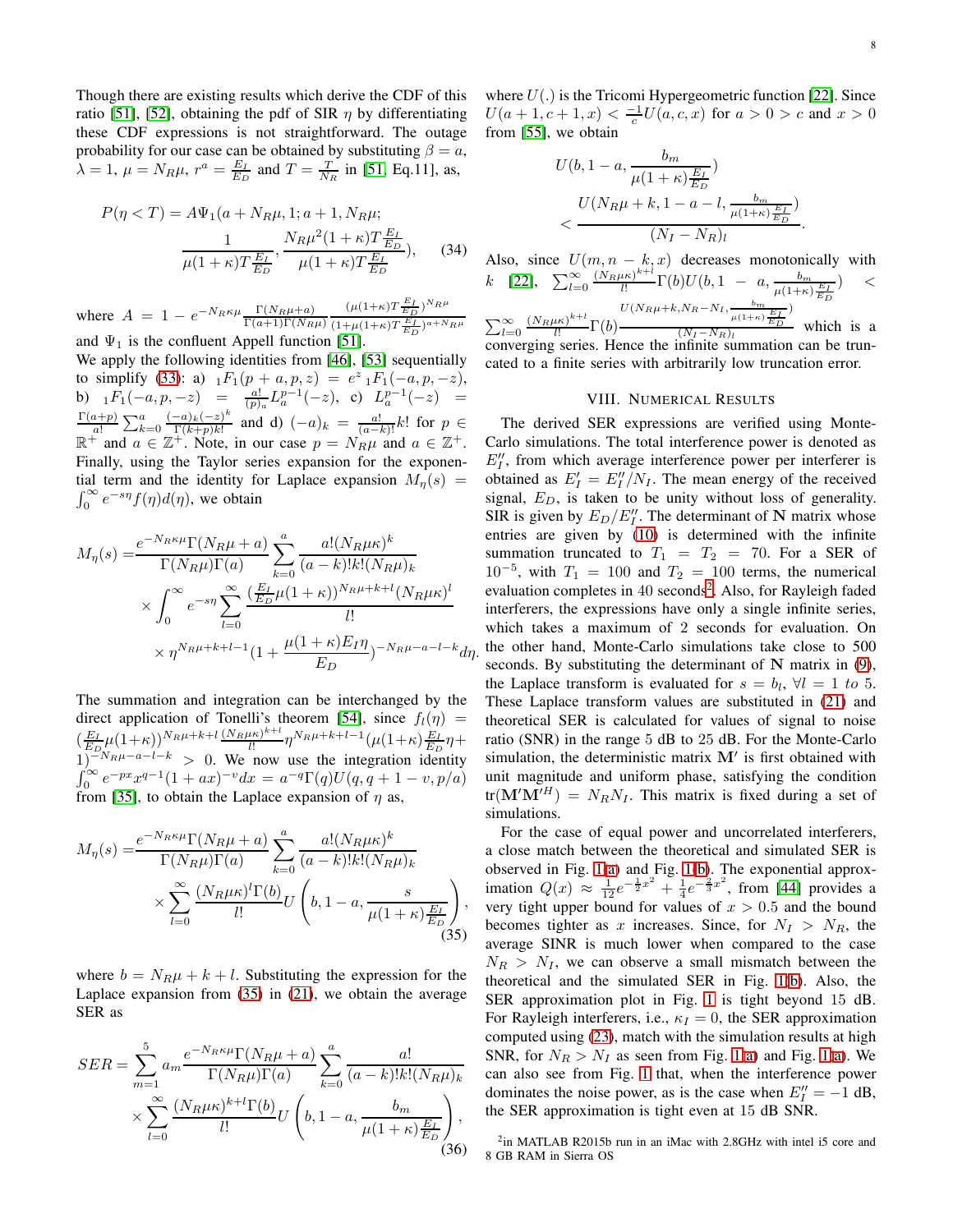Similar Monte-Carlo simulations are performed for the case of correlated and/or unequal power interferers. The difference is that, random covariance matrix  $\bf{R}$  of the interference terms plus the noise term is now calculated using [\(12\)](#page-2-1). Also note that the determinant of  $N$  matrix whose entries are given by [\(18\)](#page-3-4). From Fig. [2\(a\)](#page-8-1), we can observe that for correlated Rayleigh faded interferers, SER computed by means of [\(17\)](#page-3-2) and [\(18\)](#page-3-4) matches the simulated values. We can also see that the approximation for  $\sigma^2 \approx 0$  computed using [\(24\)](#page-5-1) gives good match with the simulated results for higher values of SNR. We consider exponential correlation between interferers [\[10\]](#page-13-3), i.e.,  $\Psi(i, j) = \rho^{|i-j|}$  and  $0 \le \rho \le 1$ , where  $\Psi$  is the interferer covariance matrix. Similar results can be obtained for unequal power interferers and is not give here due to space constraints. In Fig.  $3(a)$ , we studied the case of mix of Rayleigh and Rician faded unequal power interferers. Here also, the SER approximation given by [\(24\)](#page-5-1) gives a good match to the simulated SER for high SNR values. For Rayleigh faded interferers with unequal power and  $N_I > N_R$ , the approximation in Section IV.B gives a fairly good match to the theoretical values as seen from Fig. [3\(b\)](#page-9-0), as long as the interferer powers do not vary widely.

It is known that OC trades off the effect of noise and interference at the receiver. In the absence of noise it maximizes the average SIR and specializes to a ZF receiver, which is the ideal receiver for interference cancellation. In the presence of noise, OC balances between noise cancellation and interference cancellation. This results in a sub-optimal average SIR. A better SIR translates to a lower SER and hence we observe a lower SER for both 4-QAM and 16 QAM, for  $N_I > N_R$  and  $\sigma^2 = 0$ . This is captured by the fact that SER approximation that assumes  $\sigma^2 = 0$  forms a lower bound for the SER values of  $N_I > N_R$  with non-zero  $\sigma^2$ . This can be observed in Fig. [1\(b\)](#page-8-0). Also, note that the bound becomes tighter for large values of SNR. In this regime, OC mimics the performance of ZF. In the case of  $N_R > N_I$ , the approximation is ad-hoc and computationally less intensive due to the absence of determinant evaluation.

The variation of the outage probability is shown in Fig. [4\(a\)](#page-9-1) for changes in  $N_R$  and  $N_I$ . As discussed in I3, the outage probability decreases with an increase in  $N_R$  or a decrease in  $N_I$ . Also, as discussed in I1, the outage probability decreases with a decrease in  $E_I$ . In Fig. [4\(b\)](#page-9-1),  $\kappa_I$ , the Rician parameter of the interferers is varied. We can observe that the outage probability decreases with a decrease in  $\kappa_I$ . Finally, the Monte-Carlo simulations and approximate expressions for rate are shown in Fig. [5.](#page-9-2) We can observe that the rate increases with an increase in  $N_R$  or SNR or a decrease in  $N_I$ . Finally, from Fig. [6](#page-9-3) and [7,](#page-9-4) we can observe that the OP expressions [\(34\)](#page-7-2) and SER expressions [\(36\)](#page-7-3) for  $\kappa - \mu$  fading users match the simulations.

## IX. APPLICATIONS

Device-to-device (D2D) communication enables a pair of closely located mobile users to establish a direct link for their user-plane traffic without going through the entire network infrastructure, while reusing the spectrum allocated for

<span id="page-8-0"></span>

Fig. 1: SER for  $N_R \geq N_I$  and  $N_R \leq N_I$ 

<span id="page-8-1"></span>

Fig. 2: SER for correlated Rayleigh interferers

traditional cellular communication. Due to the existence of a LoS component, it is appropriate to model D2D links by Rician fading. In fact, in [\[56\]](#page-14-38) and references therein, several performance metrics were analyzed in Rician fading D2D systems. In D2D underlying cellular networks, strong interference may occur between cellular and D2D links sharing the same spectrum. To mitigate the interference, many resource allocation schemes have been proposed in [\[56\]](#page-14-38)–[\[58\]](#page-14-39). Similar to [\[56\]](#page-14-38), we consider a D2D-enabled communications network, where M single-antenna cellular users (CUE) perform highcapacity uplink cellular communications with the base station (BS) with  $N_R$  antennas. In [\[56\]](#page-14-38)–[\[58\]](#page-14-39), only one antenna at BS is considered. But it makes practical sense to consider the BS to be equipped with more than one antenna. Also, consider K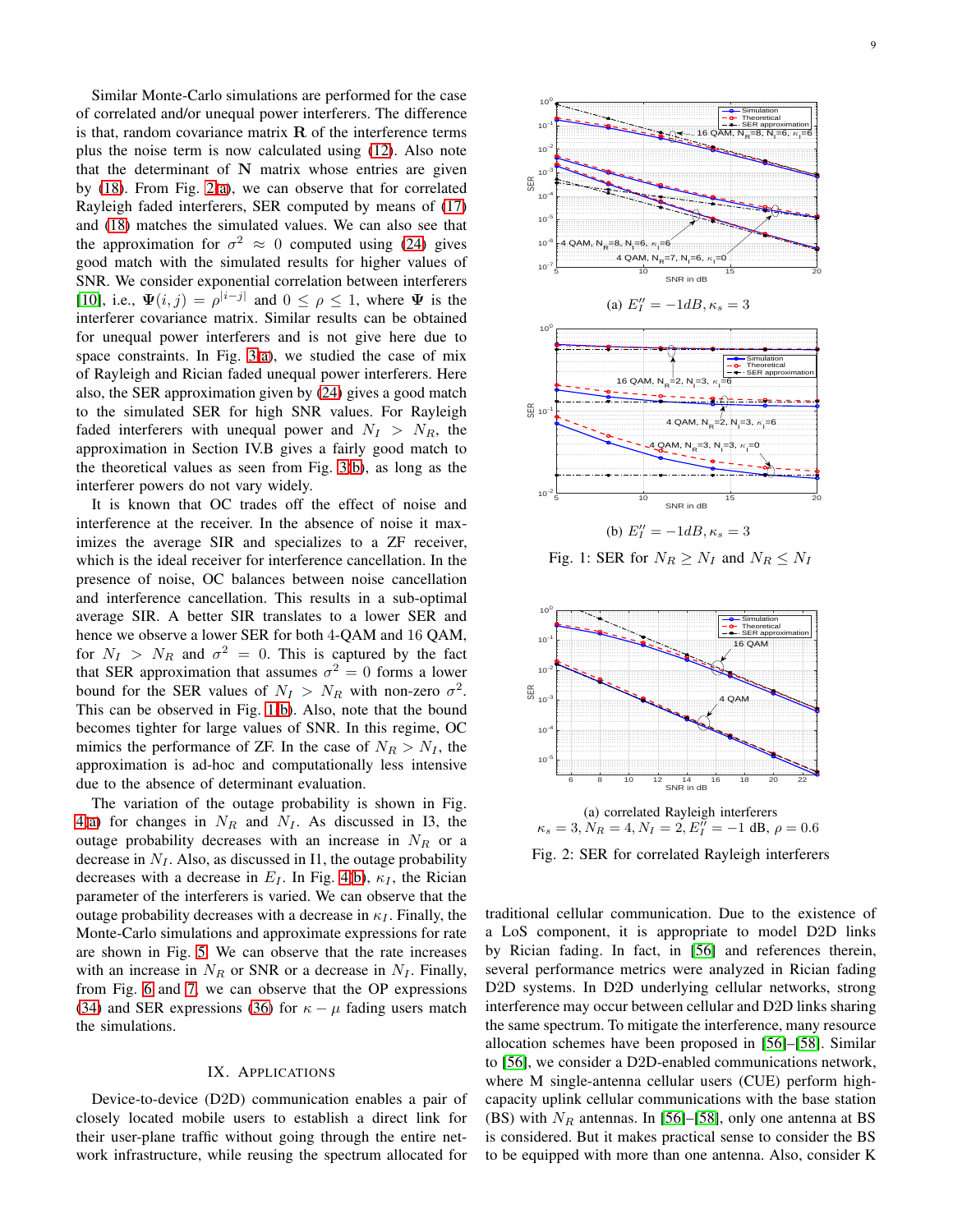<span id="page-9-0"></span>

(a) mixture of two Rician and two Rayleigh interferers  $\kappa_s = 2, \kappa_i = 5, N_R = 5, N_I = 4, E_I'' =$  $-1, -1, 5, -2, -2.5$  dB



(b) unequal power Rayleigh interferers  $\kappa_s = 2, N_R = 3, N_I = 5, E_I'' = -6, -9, -10, -10, -10$ dB

<span id="page-9-1"></span>Fig. 3: SER for unequal power Rayleigh/Rician interferers



(b)  $N_R = 2, N_I = 5, E_I'' = -1$  dB,  $\kappa_s = 6$ 

Fig. 4: Outage probability for Rician interferers

<span id="page-9-2"></span>

Fig. 5: Rate vs SNR,  $\kappa_s = 8, \kappa_I = 3, E_I = -4$  dB

<span id="page-9-3"></span>

Fig. 6: Outage probability for  $\kappa - \mu$  faded users  $\kappa = 1.5, \mu = 4.0$ 

<span id="page-9-4"></span>

pairs of single-antenna users doing local data exchange in the form of D2D communications. These are denoted as DUEs or D2D users. The K DUEs can reuse the M sub-channels in the underlay mode. Since the BS is equipped with more than one antenna, the interference at the BS can be cancelled by means of OC.

Let  $h_{m,B}$  denote the  $N_R \times 1$  Rician channel (with Rician factor  $\kappa_{m,B}$ ) from the  $m^{th}$  CUE to the BS.  $h_k$  denotes the channel fast fading coefficient between the kth DUE pair. Due to the presence of strong LoS component between the D2D receiver (Rx) and transmitter (Tx),  $h_k$  is assumed to be Rician with Rician factor  $\kappa$  as in [\[56\]](#page-14-38).  $\mathbf{h}_{k,B}$  denote the  $N_R \times 1$  interferer channel fast fading coefficients from the kth DUE Tx to BS.  $h_{m,k}$  denotes the channel fast fading coefficient (with Rician factor  $\kappa_{m,k}$ ) from the mth CUE to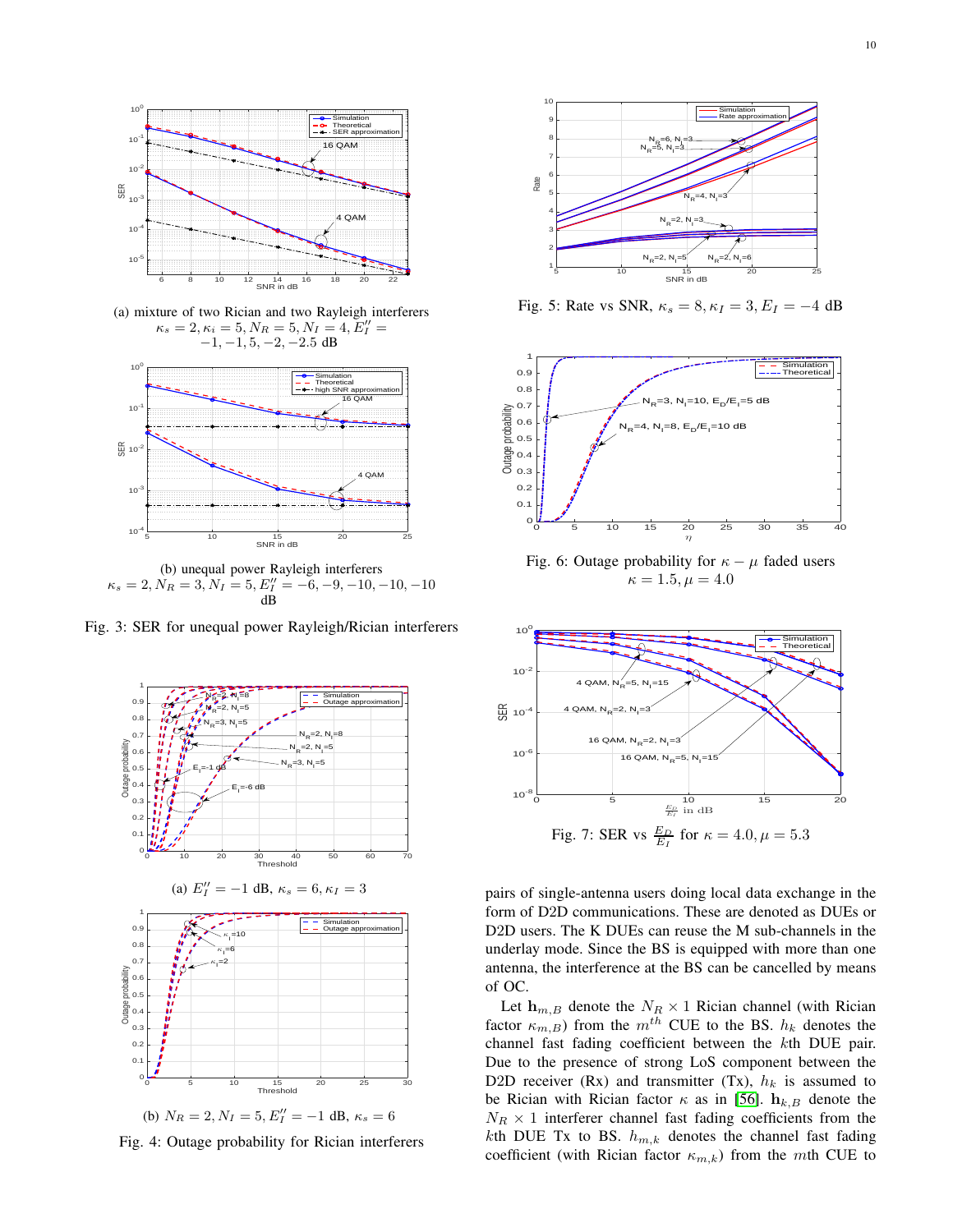the the Rx of the kth DUE. This alone is assumed to be Rayleigh faded as in [\[56\]](#page-14-38). Also, let  $s_{m,B}$ ,  $s_k$ ,  $s_{k,B}$  and  $s_{m,k}$ denote the corresponding slow fading coefficients. Since we consider a high-speed scenario where fast-fadings are difficult to estimate and only slow-fadings are available, we can assume the slow-fadings to be known constants and the fast-fadings to be random variables. Denote the CUE set as  $\mathcal{M} = \{1, ..., M\}$ and the DUE set as  $K = \{1, ..., K\}$ . The SINR at the output of OC at the BS is

$$
\gamma_m^c = P_m^c s_{m,B} \mathbf{h}_{m,B}^H \left( \sum_{k \in \mathcal{K}} \rho_{m,k} P_k^d s_{k,B} \mathbf{h}_{k,B} \mathbf{h}_{k,B}^H + \sigma^2 \mathbf{I} \right)^{-1} \mathbf{h}_{m,B}
$$

and the SINR at the the kth D2D Rx is

$$
\gamma_k^d = \frac{P_k^d s_k |h_k|^2}{\sum_{m \in \mathcal{M}} \rho_{m,k} P_m^c s_{m,k} |h_{m,k}|^2 + \sigma^2},\tag{37}
$$

where  $P_m^c$  and  $P_k^d$  denote transmit powers of the mth CUE and the kth DUE, respectively,  $\sigma^2$  is the noise power and  $\rho_{m,k}$  is the spectrum allocation indicator with  $\rho_{m,k} = 1$ indicating the  $k$ th DUE reuses the spectrum of the  $m$ th CUE and  $\rho_{m,k} = 0$  otherwise. The ergodic capacity of the mth CUE is given by  $C_m = \mathbb{E}[\log_2(1+\gamma_m^c)]$ . We maximize the sum ergodic capacity of  $M$  CUEs while guaranteeing the minimum reliability for each DUE. In addition, we set a minimum capacity requirement for each CUE. The reliability of DUEs is guaranteed through controlling the probability of outage events, where its received SINR  $\gamma_k^d$  is below a predetermined threshold  $\gamma_0^d$ . Hence the radio resource allocation problem in vehicular networks is formulated as [\[56\]](#page-14-38), [\[57\]](#page-14-40)

$$
\max_{\rho_{m,k}P_m^c,P_k^d} \sum_{m \in \mathcal{M}} \mathbb{E}[\log_2(1+\gamma_m^c)],
$$
  
s.t.  $\mathbb{E}[\log_2(1+\gamma_m^c)] \ge r_0^c, \forall m \in \mathcal{M},$   
 $Pr\{\gamma_k^d \le \gamma_0^d\} \le p_0, \forall k \in \mathcal{K},$   
 $0 \le P_m^c \le P_{max}^c, \forall m \in \mathcal{M} \text{ and } 0 \le P_k^d \le P_{max}^d, \forall k \in \mathcal{K},$   
 $\sum_{\forall m \in \mathcal{M}} \rho_{m,k} \le 1, \rho_{m,k} \in \{0,1\}, \forall m \in \mathcal{M},$   
 $\sum_{\forall k \in \mathcal{K}} \rho_{m,k} \le 1, \rho_{m,k} \in \{0,1\}, \forall k \in \mathcal{K},$  (38)

where  $r^c$  is the minimum capacity requirement of the rate intensive CUEs and  $\gamma_0^d$  is the minimum SINR needed by the DUEs to establish a reliable link.  $p_0$  is the tolerable outage probability of the D2D links.  $P_{max}^c$  and  $P_{max}^d$  are the maximum transmit powers of the CUE and DUE, respectively. The last two constraints mathematically model the assumption that the spectrum of one CUE can only be shared with a single DUE and one DUE is only allowed to access the spectrum of a single CUE.

The power allocation problem can be written for kth DUE sharing the band of the mth CUE as

$$
\max_{P_m^c, P_k^d} \mathbb{E}[\log_2(1 + \gamma_m^c)],
$$
  
s.t.  $Pr\{\gamma_k^d \le \gamma_0^d\} \le p_0,$   
 $0 \le P_m^c \le P_{max}^c \text{ and } 0 \le P_k^d \le P_{max}^d.$  (39)

Since the D2D links are Rician and the link between the the CUE and Rx of the D2D link is Rayleigh as in [\[56\]](#page-14-38), the reliability constraint of the kth DUE,  $Pr\{\gamma_k^d \leq \gamma_0^d\} \leq p_0$ , is given by [\[56,](#page-14-38) Eq 6]  $P(\gamma_k^d \leq \gamma_0^d) = \frac{\partial}{\partial+1} e^{-\frac{\kappa}{\partial+1}} = f(\theta)$ , where  $\theta = \frac{\gamma_0^d P_m^c s_{m,k}}{P_k^d s_k}$ . From [\[56,](#page-14-38) Eq.9], we can obtain an upper bound of  $\tilde{P}_m^c$  as  $P_m^c \leq \frac{s_k \theta_0}{s_{m,k} \gamma}$  $\frac{s_k \theta_0}{s_{m,k} \gamma_0^d} P_k^d$ , where  $\theta_0 = f^{-1}(p_0)$ and  $\beta = \frac{s_k \theta_0}{s m, k \gamma_0^d}$ . Using the same reasoning as in [\[56\]](#page-14-38), the optimal power allocation is obtained as

$$
(P_m^{c^*}, P_k^{d^*}) = \begin{cases} (P_{max}^c, \frac{P_{max}^c}{\beta}), \text{ if } \beta > \frac{P_{max}^c}{P_{max}^d}, \\ (P_{max}^d, P_{max}^d), \text{ if } \beta < \frac{P_{max}^c}{P_{max}^d}. \end{cases}
$$
(40)

With the optimal power allocations  $(P_m^{c^*}, P_k^{d^*})$  $h_k^{od}$ <sup>\*</sup>), under each given channel allocation, we aim to maximize the cellular rates by searching over all possible channel allocation schemes. We first determine the ergodic capacity of  $m$ th CUE when it shares spectrum with kth DUE is  $C_{m,k}$  for a power allocation  $(P_m^{c^*}, P_k^{d^*})$  $k_k^{nd}$ ). Since, OC is used at the BS, the rate  $C_{m,k} (P_m^{c^*}, P_k^{d^*})$  $\hat{y}_{k}^{d^*}$ ) =  $\mathbb{E}[\log_2(1+\gamma_m^{c*})]$ , where  $\gamma_m^{c*}$  is the SINR at the output of OC for the power allocation  $(P_m^{c^*}, P_k^{d^*})$ . This rate can be easily determined by means of the rate expressions [\(29\)](#page-5-2). Without the rate expressions, it wouldn't have been possible to consider an interference cancellation scheme like OC at the BS. To guarantee the minimum transmission rates for CUEs and DUEs, we have to exclude those CUE-DUE pairs unable to meet the rate requirements even with the optimal transmitting powers. This condition is interpreted as  $\rho_{m,k} = 0$  if the pairing of CUE m with DUE k violates the rate constraints. If for one such pair  $(m, k)$ ,  $C_{m,k}(P_m^{c^*}, P_k^{d^*})$ is lesser than the minimum rate  $r_0^c$ , then the rate is replaced by  $-\infty$ . The exact procedure is as discussed in [\[57\]](#page-14-40), [\[58\]](#page-14-39). Hence,

$$
C_{m,k}^{*} = \begin{cases} C_{m,k}(P_m^{c^*}, P_k^{d^*}), & \text{if } C_{m,k}(P_m^{c^*}, P_k^{d^*}) \ge r_0^c, \\ -\infty, & \text{otherwise} \end{cases}
$$
(41)

The spectrum allocation problem becomes

$$
\max_{\rho_{m,k}} \sum_{m \in \mathcal{M}} C^*_{m,k},
$$
\n
$$
\sum_{\substack{\forall m \in \mathcal{M} \\ \forall k \in \mathcal{K}}} \rho_{m,k} \le 1, \ \rho_{m,k} \in \{0,1\}, \ \forall m \in \mathcal{M},
$$
\n
$$
\sum_{\forall k \in \mathcal{K}} \rho_{m,k} \le 1, \ \rho_{m,k} \in \{0,1\}, \ \forall k \in \mathcal{K}.
$$

This is a maximum weight bipartite matching problem and can be solved by the Hungarian method as in [\[56\]](#page-14-38)–[\[58\]](#page-14-39). Simulation results are presented to evaluate the performance of joint power and channel allocation scheme. The simulation parameters are as follows:  $M = 40$ ,  $N = 20$ ,  $r_0^c = 0.1$ bps/Hz,  $\gamma_0 = 5$ dB,  $p_0 = 0.1$ ,  $P_{max}^c = P_{max}^d = 25$  dBm and  $\kappa_{m,B} = \kappa_{k,B} = 0.1$ . BS antenna gain is 8dBi and the user antenna gain is 3 dBi. The noise power is  $\sigma^2 = -114$  dBm. The loss exponents of the links to the BS and user antenna are 3.76 and 2.27, respectively and the shadow fading standard deviations are 8 dB and 3dB, respectively. It can be observed from the Table [I](#page-11-2) that the sum rate in bps/Hz increases with increase in  $N_R$  and the Rician factor  $\kappa$  between the D2D pairs. Also, the utility of our expressions lies in the fact that it can be used in any application, where the user and interferers undergo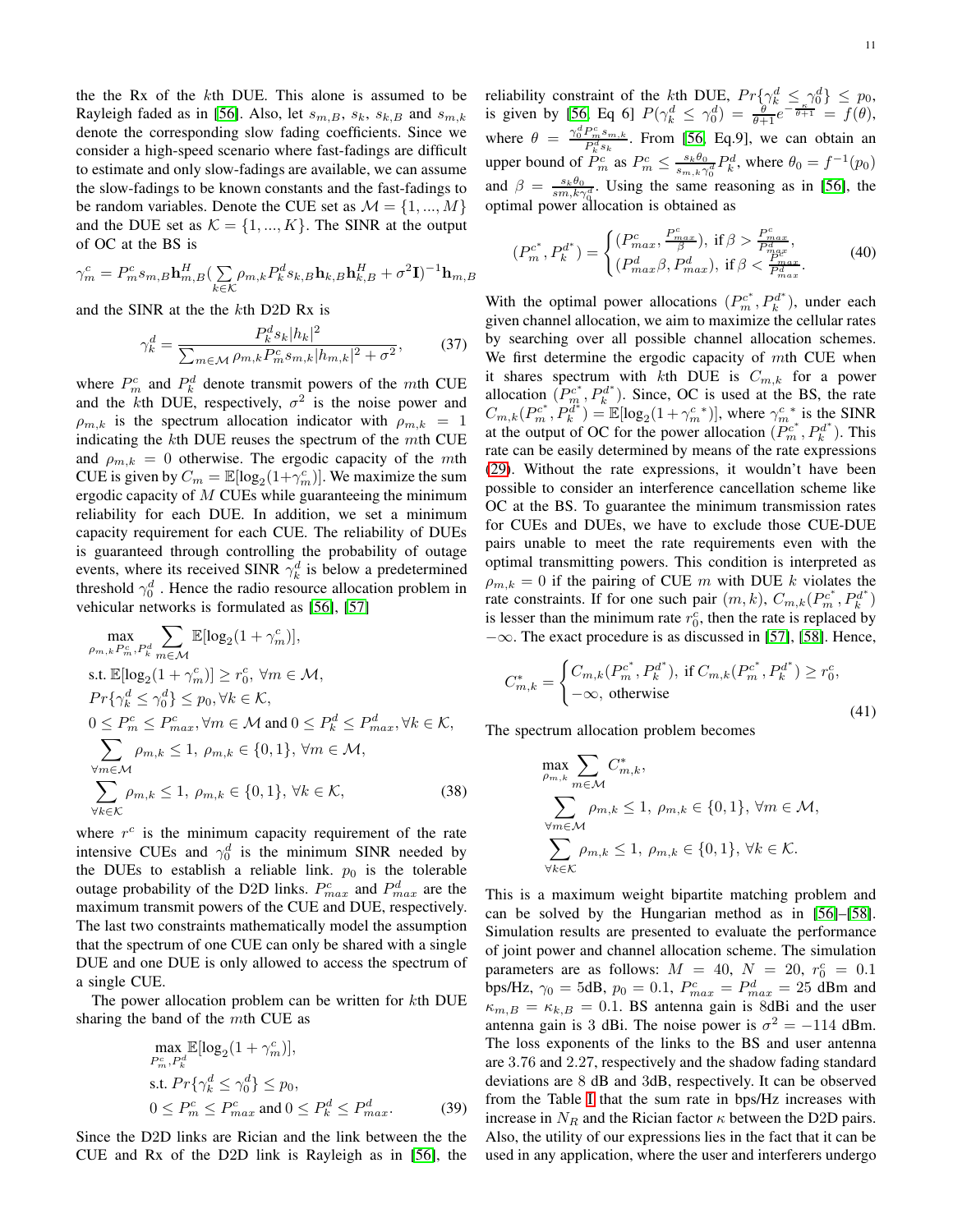<span id="page-11-2"></span>

| $\kappa$   | Sum rate of CUE for $N_B = 3$ | Sum rate of CUE for $N_B = 2$ |
|------------|-------------------------------|-------------------------------|
|            | 815.6465                      | 780.0624                      |
| 0.5        | 816.7338                      | 781.1835                      |
|            | 818.1748                      | 782.7159                      |
| $\sqrt{2}$ | 819.3933                      | 783.8709                      |
| l 3        | 819.4748                      | 783.9478                      |

TABLE I: Sum rate of CUE in bps/Hz

Rician fading and OC is employed such as this application and Vehicular Ad-hoc Network (VANET).

### X. CONCLUSIONS

Approximate SER, outage probability and rate expressions have been derived for OC for the case of Rician faded users and a) Rician faded interferers, b) mixture of Rician and Rayleigh faded interferers and c) Rayleigh faded interferers when the interferers are correlated/uncorrelated and have equal or unequal powers. SER is also derived for an interferencelimited scenario and the expressions obtained are significantly simpler than the existing expressions. The Monte-Carlo simulation closely match the derived results. We believe extending this analysis to take into account receiver side correlation may be interesting future work. An application where our results have significant utility is also discussed.

# <span id="page-11-0"></span>APPENDIX A SIMPLIFICATION OF  $N_{i,j}$

We first substitute the value of  $h(t, x)$  from [\(6\)](#page-1-7) for  $N_{ij}$  $j = 1$  and then use the following identities [\[35\]](#page-14-16), for  $p < q$ and  $Re(s) > 0$ ,

$$
\int_0^\infty e^{-x} x^{s-1} \, _pF_q(a_1,..,a_p;b_1,..,b_q;ax)dx
$$
  
=  $\Gamma(s) \, _{p+1}F_q(s, a_1,..,a_p;b_1,..,b_q;a),$  (42)

$$
\int_0^\infty e^{-x} x^{s-1} dx = \Gamma(s),\tag{43}
$$

to solve the integrals in  $N_{i,j}$  entries for  $j = 2,..,n_1$  in [\(9\)](#page-1-4). For  $j = 1, i = 1, ..., L$  and  $i = L + 1, ..., n_1$ , the integrals to be solved are of the form,

$$
I = \int_0^\infty \frac{p+x}{v-x} e^{-x} x^z ({}_0F_1(q, w_i x)) ({}_1F_1(1; N_R; \frac{u}{x-v})) dx,
$$
\n(44)

where  $p = \frac{\sigma^2}{E_I}$ ,  $q = n_2 - n_1 + 1$ ,  $u = aN_RsE_D/E_I$ ,  $v = b s E_D/E_I - \sigma^2/E_I$  and z is a positive integer greater than zero. To obtain a solution for  $I$ , we substitute the series expansion for  $_0F_1$  and  $_1F_1$ , and interchange summations and integration. The integral to be solved becomes,

<span id="page-11-5"></span>
$$
I = \sum_{k=0}^{\infty} \frac{w_i^k}{(q)_k k!} \left[ \sum_{l=0}^{\infty} \frac{u^l(1)_l}{(N_R)_l l!} \int_0^{\infty} \frac{p+x}{v-x} e^{-x} \frac{x^{k+z}}{(x-v)^l} dx \right].
$$
\n(45)

The justification for the interchange of summations and integration can be done in two steps. We first expand the  $_0F_1$  term and apply Tonelli's theorem to justify the exchange of the first summation. The  $_1F_1$  term is now expanded and the summation is interchanged with the integration using Lebesgue dominated

convergence theorem. Let  $A1 = \int_0^\infty \frac{p}{v-x} e^{-x} \frac{x^{k+z}}{(x-v)^k} dx$  and 0  $v-x$   $(x-v)$  $A2 = \int_0^\infty \frac{x}{v-x} e^{-x} \frac{x^{k+z}}{(x-v)}$  $\frac{x^{n+2}}{(x-v)^t}dx$ . The Tricomi function or confluent Hyper-geometric function of the second kind is given by [\[35\]](#page-14-16),  $U(\alpha, \gamma, z) = \frac{1}{\Gamma(\alpha)} \int_0^\infty e^{-zt} t^{\alpha-1} (1+t)^{\gamma-\alpha-1} dt$  for  $\text{Re}(\alpha) > 0$ ,  $\text{Re}(z) > 0$ . In our case  $-v > 0$  and  $k + z > 0$ . Hence using the above identity,  $A_1$  and  $A_2$  can be simplified as,

<span id="page-11-3"></span>
$$
A1 = -p\Gamma(k+z+1)(-v)^{l-k-z}U(k+z+1, k+z+1-l, -v),
$$
\n(46)  
\n
$$
A2 = -\Gamma(k+z+2)(-v)^{l-k-z-1}U(k+z+2, k+z+2-l, -v).
$$
\n(47)

<span id="page-11-4"></span>Further, using the functional identity  $U(a, b, z) = z^{1-b}U(a - z)$  $b + 1, 2 - b, z$  from [\[46\]](#page-14-27), [\(46\)](#page-11-3) and [\(47\)](#page-11-4) are simplified and substituted back in [\(45\)](#page-11-5) to obtain,

$$
I = \sum_{k=0}^{\infty} \frac{w_i^k}{(q)_{k} k!} \left[ \sum_{l=0}^{\infty} \frac{u^l(1)_l}{(N_R)_l l!} \left[ -\Gamma(k+z+2) \times U(l+1, l-k-z, -v) \right] \right]
$$
  
-  $p \Gamma(k+z+1) U(l+1, -k-z+l+1, -v) \Big]$ . (48)

To reduce the computation time, we can use the recurrence identity for Tricomi hypergeometric functions given in [\[59\]](#page-14-41). To prove the convergence of the above infinite summation, first consider the summation  $I_1$  $\sum_{k=0}^{\infty}$  $\frac{w_i^k}{(q)_k k!}$  $\sqrt{ }$  $\sum_{l=0}^{\infty} \frac{|u|^l (1)_l}{(N_R)_l l!}$  $\frac{|u|+1}{(N_R)_l l!} \Gamma(k+z+2) U(l+1, l-k-z, -v)$ 1 . From Theorem 3 in [\[60\]](#page-14-42), we get the identity  $U(a, b, x) < x^{-a}$ for  $x > 0$ ,  $a > 0$  and  $a - b + 1 > 0$ . In our case, we can see that  $a = l + 1 > 0$  and  $a - b + 1 = k + z + 2 > 0$  and  $x = -v > 0$ . Therefore,

<span id="page-11-1"></span>
$$
I_1 < \sum_{k=0}^{\infty} \frac{w_i^k}{(q)_k k!} \sum_{l=0}^{\infty} \frac{|u|^l (1)_l}{(N_R)_l l!} \Gamma(k+z+2) (-v)^{l+1}
$$
\n
$$
= (-v) \Gamma(z+2) \sum_{k=0}^{\infty} \frac{w_i^k (z+2)_k}{(q)_k k!} \sum_{l=0}^{\infty} \frac{|uv|^l (1)_l}{(N_R)_l l!}
$$
\n
$$
= (-v) \Gamma(z+2) \Gamma(z+2, q, w_i) \Gamma_1(1, N_R, |uv|).
$$

The last equality is obtained from the series expansion definition of  $_1F_1$  Hypergeometric function [\[46\]](#page-14-27). A similar argument can be used to prove the absolute convergence of the other infinite summation. Hence, I is convergent, which implies that we can truncate the double summation to  $T_1$  and  $T_2$  values such that  $I - \sum_{l=0}^{T_1} \sum_{k=0}^{T_2} \frac{u^l}{(N_R)}$  $(N_R)_l$  $\frac{w_i^k}{(q)_k}$  $\Big[ -(k+1)U(l+1,l (k, -v) - pU(l + 1, -k + l + 1, -v)$   $\leq \epsilon$  for any  $\epsilon > 0$ . Hence, the simplified  $N_{i,j}$  entry is given by [\(10\)](#page-3-0).

#### *Analysis of truncation error*

An exact analysis of the truncation error is mathematically intractable. So, we upper bound the truncation error by an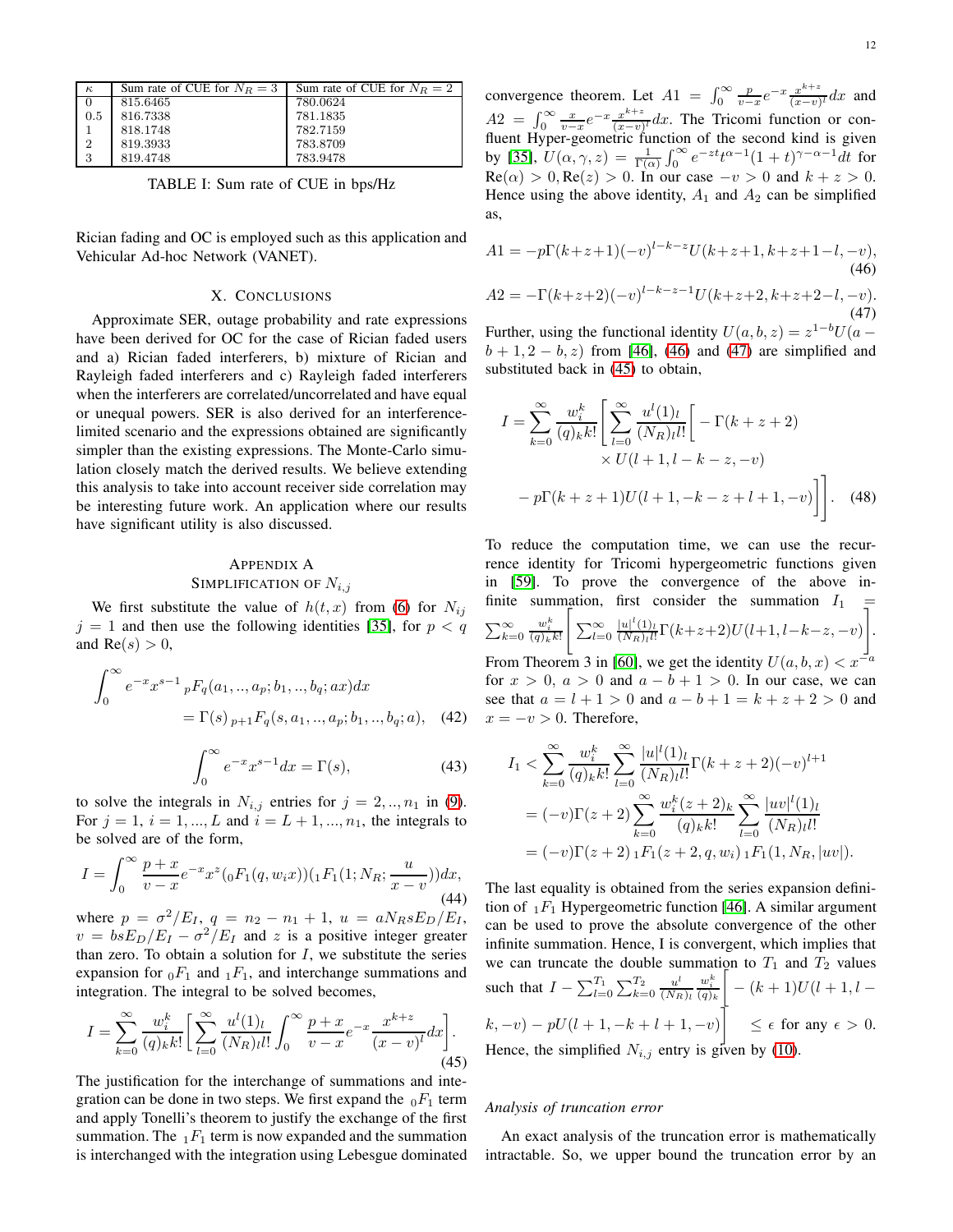upper bound and determine how the bound varies with various parameters. The magnitude of the error in truncation is

$$
E(T_1, T_2) = \Big| \sum_{k=0}^{\infty} \frac{w_i^k}{(q)_k k!} \sum_{l=0}^{\infty} \frac{u^l(1)_l}{(N_R)_l l!} \Gamma(k+z+2)
$$
  

$$
U(l+1, l-k-z, -v) - \sum_{k=0}^{T_1} \frac{w_i^k}{(q)_k k!} \sum_{l=0}^{T_2} \frac{u^l(1)_l}{(N_R)_l l!}
$$
  

$$
\Gamma(k+z+2)U(l+1, l-k-z, -v) \Big|.
$$

From Theorem 3 in [\[60\]](#page-14-42), we get the identity  $U(a, b, x) < x^{-a}$ for  $x > 0$ ,  $a > 0$  and  $a - b + 1 > 0$ . In our case, we can see that  $a = l + 1 > 0$  and  $a - b + 1 = k + z + 2 > 0$ and  $x = -v > 0$ . Hence, the truncation error can be upper bounded by

$$
E(T_1, T_2) < |v| \sum_{k=0}^{T_1} \frac{w_i^k}{(q)_k k!} \left[ \sum_{l=T_2+1}^{\infty} \frac{|uv|^l(1)_l}{(N_R)_l l!} \Gamma(k+z+2) \right] \\
+ |v| \sum_{k=T_1+1}^{\infty} \frac{w_i^k}{(q)_k k!} \left[ \sum_{l=0}^{T_2} \frac{|uv|^l(1)_l}{(N_R)_l l!} \Gamma(k+z+2) \right] \\
+ |v| \sum_{k=T_1+1}^{\infty} \frac{w_i^k}{(q)_k k!} \left[ \sum_{l=T_2+1}^{\infty} \frac{|u|^l(1)_l}{(N_R)_l l!} \Gamma(k+z+2) \right]
$$

Combining the last two terms, then upper-bounding the first term, and finally using hypergeometric expansion identity for  $_1F_1$ , we obtain

$$
E(T_1, T_2) < |v| \Gamma(z+2) [1 F_1(z+2, q, w_i) \frac{|uv|^{T_2+1}}{(N_R)_{T_2+1}}
$$
\n
$$
{}_{1}F_1(1, N_R + T_2 + 1, |uv|) + \frac{(z+2)_{T_1+1} w_i^{T_1+1}}{(q)_{T_1+1}(T_1+1)!}
$$
\n
$$
{}_{2}F_2(z+T_1+3, 1, q+T_1+1, T_1+2, w_i)].
$$

As the Rician factor  $\kappa_i$  at the interferers decreases, the eigenvalues of the centrality matrix  $MM^H$ , given by  $w_i$ , decreases. Therefore,  $E(T_1, T_2)$  decreases and the bound becomes tighter. This implies that we need lesser terms in the infinite summation as  $\kappa_i$  increases. Also, observe that a decrease in |u| or |v| decreases  $E(T_1, T_2)$ . A decrease in |u| or |v| is true for an increase in  $E_I$  or  $\sigma^2$ .

# <span id="page-12-0"></span>APPENDIX B APPROXIMATION FOR RAYLEIGH INTERFERERS

Consider the expression to be simplified,  $M_{\eta}(s)$  $c|\mathbf{N}_{\sigma^2=0,L=0}|$ , where

$$
c = \frac{((n_2 - n_1)!)^{-n_1}}{\prod_{i=1}^{n_1} (n_1 - i)!} (-1)^{N_R} (\sigma^2 / E_I)^{(N_R - n_1)}
$$

and  $N_{\sigma^2=0, L=0}$  is from [\(10\)](#page-3-0) for  $L = 0$ . First, the common terms inside each column or row of the determinant are taken out of the determinant and canceled with the existing terms in the constant c. All columns  $j = 2, ..., n_1$  are flipped and all rows  $i = 1, ..., n_1$  are flipped. The term  $\Gamma(n_2 - n_1 + i + j - 1)$  is then removed from each row to obtain N. Now,  $M_n(s) =$  $c|\tilde{\mathbf{N}}|$ , where

$$
c = \frac{\prod_{i=1}^{n_1} (n_2 - n_1 + i)! \left(\frac{\sigma^2}{E_I}\right)^{(N_R - n_1)}}{\prod_{i=1}^{n_1} (n_1 - i)! \prod_{i=1}^{n_1} (n_2 - i)!} (-1)^{N_R + 1}, \quad (49)
$$
  

$$
\tilde{\mathbf{N}}_{i,j} = \begin{cases} A(i) & j = 1, i = 1, ..., n_1, \\ 1, & j = 2, i = 1, ..., n_1, \\ \prod_{k=1}^{j-2} (n_2 - n_1 + i + k), & j = 3, ..., n_1, 1 \le i \le n_1, \\ 0, & (50) \end{cases}
$$
  
where  $A(i) = 1$  
$$
\begin{bmatrix} \nabla^{T_1} & (aN_R s E_D/E_I)^l \\ \nabla^{T_1} & (aN_R s E_D/E_I)^l \n\end{bmatrix}
$$

<span id="page-12-1"></span>where 
$$
A(i) = \frac{1}{(n_2 - n_1 + i)!} \left[ \sum_{l=0}^{T_1} \frac{(aN_RsE_D/E_I)^l}{(N_R)_l} \right]
$$
  
\n
$$
\left[ -\Gamma(n_2 - N_R + i + 1)U(l+1, l-n_2 + N_R - i + 1, -bsE_D/E_I) \right]
$$
\n
$$
- \sum_{t=1}^{N_R - n_1} \frac{{}_1F_1(t; N_R; aN_RsE_D/(-bsE_D)}{(bsE_D/E_I)^t} \Gamma(t + n_2 - N_R + i) \right]
$$

From [\[61\]](#page-15-0), shifted factorials are defined by,

.

$$
(z)_{s;n} = \begin{cases} 1, & n = 0, \\ z(z+s)...(z+(n-1)s), & n = 1,2,... \end{cases}
$$
 (51)

A special case of this is the Pochhammer's symbols, when  $s=1$ .

$$
(z)_n = (z)_{1;n} = \begin{cases} 1, & n = 0, \\ z(z+1)...(z+(n-1)), & n = 1,2,... \end{cases}
$$
(52)

In our case, in the  $\tilde{N}$  matrix, we have such Pochhammer's symbols in all columns except in the first. From [\[61,](#page-15-0) Lemma.1], we have the relation that determinant of a matrix with  $ij^{th}$  element for  $0 \le i, j \le n-1$ , being a shifted factorial  $(z_j)_{s,i}$  is given by  $|(z_j)_{s,i}| = \Delta_n(\mathbf{z})$ , where  $\Delta_n(\mathbf{z}) =$  $\prod_{0 \le i < j \le n-1} (z_j - z_i)$ . Evaluating  $|\tilde{N}|$  by Laplace expansion along the first column and using the above relation from [\[61\]](#page-15-0), we get

$$
|\tilde{\mathbf{N}}| = \sum_{i=1}^{n_1} (-1)^{i+1} A(i) \Delta_{n_1-1}^i(\mathbf{z}),
$$
 (53)

where  $z = [n_2-n_1+1+1, n_2-n_1+1+2, ..., n_2-n_1+1+n_1]$ and  $\Delta_{n_1-1}^i(z)$  is the Vandermonde determinant formed by all elements of the vector  $z$  except the  $i^{th}$  element. Any Vandermonde determinant remains unchanged if from each element of the matrix, one subtracts the same constant, i.e.,  $\Delta_n(z + c) = \prod_{0 \le k < j \le n-1}$ <br> $\prod_{0 \le k < j \le n-1} (z_j - z_k)$ . Hence, the  $((z_j + c) - (z_k + c)) =$  $0 \le k < j \le n-1$  ( $z_j - z_k$ ). Hence, the constant  $n_2 - n_1 + 1$  can be subtracted from each element of the vector z. Hence,

<span id="page-12-2"></span>
$$
|\tilde{\mathbf{N}}| = \sum_{i=1}^{n_1} (-1)^{i+1} A(i) \Delta_{n_1-1}^i(\mathbf{z}), \tag{54}
$$

where  $z = [1, ..., n_1]$ . The Vandermonde determinant  $\Delta_n(z)$ , whose nodes are given by first  $n_1$  integers, i.e.,  $\mathbf{z} = [1, ..., n_1],$ is given by  $\Delta_n(\mathbf{z}) = \prod_{1 \leq k < j \leq n_1} (j - k)$ . For simplifying this expression, we expand the double product as follows:

$$
\Delta_n(\mathbf{z}) = (n_1 - 1)!(n_1 - 2)!\dots(1)! = \prod_{j=1}^{n_1} (j - 1)!\dots (55)
$$

However, we actually want to evaluate  $\Delta_{n_1-1}^i(z)$  and not  $\Delta_n(z)$ . Note that the Vandermonde determinant  $\Delta_{n_1-1}^i(z)$  in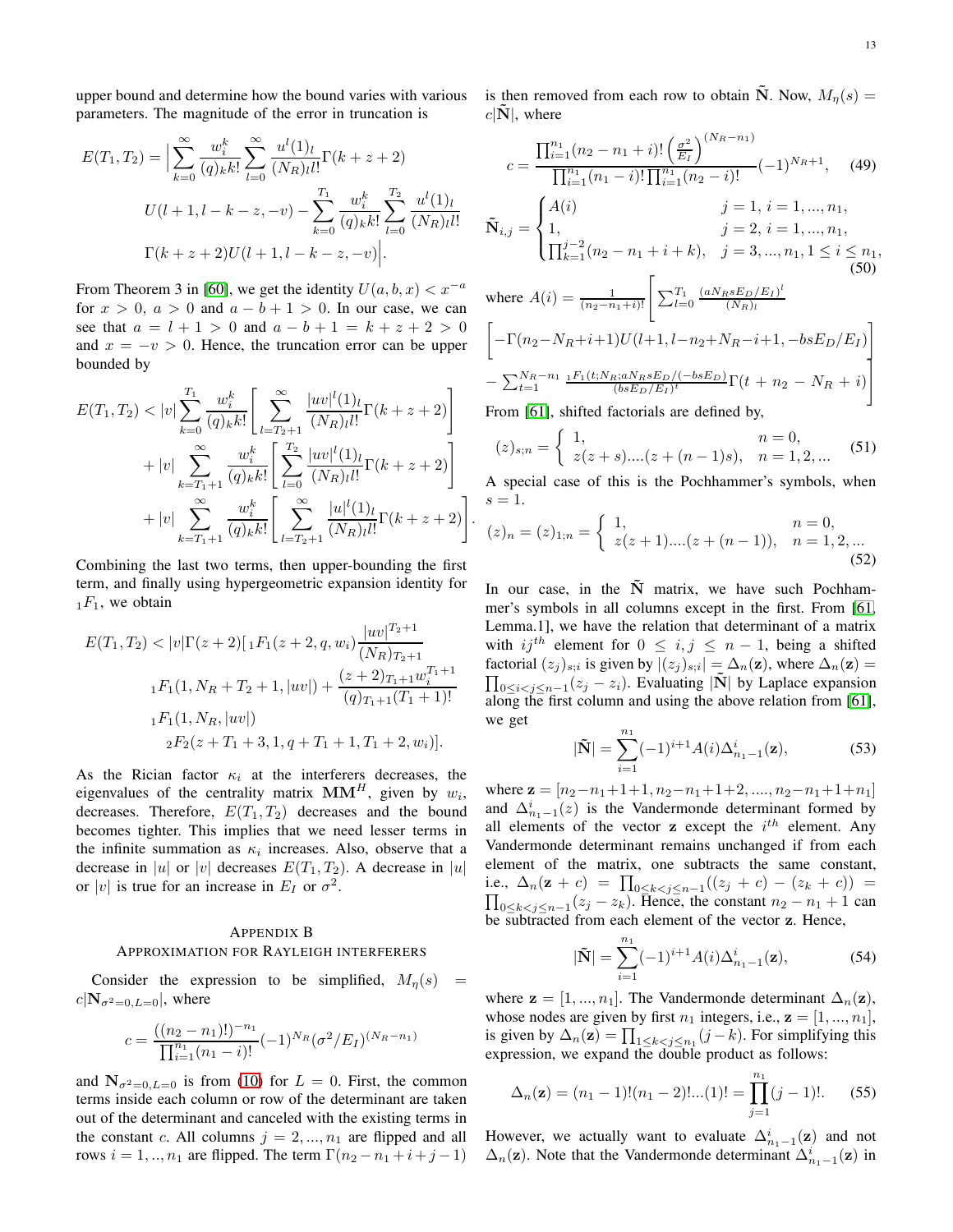which the  $i^{th}$  element is missing, is given by,  $\Delta_{n_1-1}^i(\mathbf{z}) =$  $\prod_{\substack{1 \le k < j \le n_1, k, j \neq i}} (j - k)$ . Note that the above expression is difficult to evaluate. Hence, to obtain a simplified expression we multiply and divide the expression for  $\Delta_{n_1-1}^i(\mathbf{z})$  by the terms that are present in  $\Delta_{n_1}(\mathbf{z})$ , but are missing in  $\Delta_{n_1-1}^i(\mathbf{z})$ . We thus obtain,

$$
\Delta_{n_1-1}^i(\mathbf{z}) = \frac{\prod_{1 \le k < j \le n_1; (j-k)} (j - k)}{(i-1)!(n_1 - i)!}
$$

Substituting [\(55\)](#page-12-2) in the above expression, we obtain,  $\Delta_{n_1-1}^i(\mathbf{z})$  in terms of  $\Delta_{n_1}(\mathbf{z})$  as,

$$
\Delta_{n_1-1}^i(\mathbf{z}) = \frac{\Delta_{n_1}(\mathbf{z})}{(i-1)!(n_1-i)!} = \frac{\prod_{j=1}^{n_1}(j-1)!}{(i-1)!(n_1-i)!}.
$$

Hence the final expression becomes [\(11\)](#page-2-2).

# <span id="page-13-6"></span>APPENDIX C MOMENTS OF SINR

For the case of  $L = n_1$  we will derive the  $l^{th}$  moment. The mgf equation for this case can be written as

$$
M_{\eta}(s) = c \sum_{k=1}^{n_1} (-1)^{k+1} \rho_k |Y_k|,
$$
 (56)

where 
$$
\rho_k = \int_0^\infty (\frac{\sigma^2}{E_I} + x)e^{-x}x^{n_2 - N_R} {}_0F_1(n_2 - n_1 + 1; w_k x) \frac{{}_1F_1(1; N_R; \frac{1}{xE_I/E_D + \sigma^2/E_D - bs}}{(bsE_D/E_I - \sigma^2/E_I - x)} dx
$$
  
\n $- \sum_{t=1}^{N_R - n_1} \frac{{}_1F_1(t; N_R; aN_R sE_D/(\sigma^2 - bsE_D)}{(bsE_D/E_I - \sigma^2/E_I)^t} \times \left[ \frac{\sigma^2}{E_I} \Gamma(t + n_2 - N_R) {}_1F_1(t + n_2 - N_R; n_2 - n_1 + 1; w_k) + \Gamma(t + n_2 - N_R + 1) {}_1F_1(t + n_2 - N_R + 1; n_2 - n_1 + 1; w_i) \right],$   
\n $Y_{i,j} = \frac{\sigma^2}{E_I} {}_1F_1(n_2 - j + 1; n_2 - n_1 + 1; w_k) \Gamma(n_2 - j + 1) + \Gamma(n_2 - j + 2) {}_1F_1(n_2 - j + 2; n_2 - n_1 + 1; w_i) \text{ and } Y_k \text{ is the matrix } Y \text{ with } k^{th} \text{ row and first column removed. The } l^{th} \text{ moment is given by } \mu_l = \frac{d^l}{ds^l} M_\eta(s)|_{s=0}.$  We need to evaluate  $\frac{d^l}{ds^l} \rho_k$ . We use the relations in [2] to evaluate the differential and obtain,  
\n $\frac{d^l}{ds^l} \rho_k|_{s=0} = -\alpha_l^{Ric} d_l \text{ where } \alpha_l^{Ric} = b^l \sum_{k=0}^l {l \choose k} \frac{(\alpha N_R/b)^k}{(N_R)_k}$ 

$$
d_{l} = l! \left(\frac{E_{D}}{E_{I}}\right)^{l} \sum_{n=0}^{\infty} \frac{(w_{k})^{n} \Gamma(n_{2} - N_{R} + n + 1)}{(q)_{n} n!}
$$
  
\n
$$
U(l, l - n_{2} + N_{R} - n, \frac{\sigma^{2}}{E_{I}})
$$
  
\n
$$
+ \sum_{t=1}^{N_{R} - n_{1}} (t)_{l} \left(-\frac{E_{I}}{\sigma^{2}}\right)^{t} \left(\frac{E_{D}}{\sigma^{2}}\right)^{l} \left[\frac{\sigma^{2}}{E_{I}} \Gamma(t + n_{2} - N_{R})\right]
$$
  
\n
$$
{}_{1}F_{1}(t + n_{2} - N_{R}; q; w_{k})
$$
  
\n
$$
+ \Gamma(t + n_{2} - N_{R} + 1)_{1}F_{1}(t + n_{2} - N_{R} + 1; q; w_{i})
$$
 (57)

#### <span id="page-13-4"></span>APPENDIX D

### CORRELATED AND/OR UNEQUAL POWER INTERFERERS

The determinant evaluation of  $|N|$  can be significantly simplified for  $\sigma^2 \approx 0$ . We first substitute  $\sigma^2 = 0$  in  $N_{i,j}$ , to obtain

$$
\mathbf{N}_{i,j} = \begin{cases} B(i), & j = 1, i = 1, ..., N_I, \\ r_i^{N_R - j + 2} \Gamma(N_R - j + 2), & j = 2, ..., N_I, i = 1, ..., N_I. \end{cases}
$$

where  $B(i)$  =  $\sum_{l=0}^{\infty} \frac{(aN_r s)^l}{(N_R)_l}$  $\frac{aN_r s)^{\epsilon}}{(N_R)_l} (|bsE_D|^{-l+1} U(2,2 (l, r_i | bs E_D|)$  –  $\sum_{t=1}^{N_R - N_I}$  $_1F_1(t;N_R;\frac{aN_Rs}{-bs})$  $\frac{(t;N_R;\frac{t}{\sqrt{b s}})}{(bs E_D)^t} (r_i^{t+1} \Gamma(t + 1)).$ By taking  $r_i^{N_r - N_I + 2}$  and common gamma terms outside the determinant term we obtain,  $M_{\eta}(s) \approx c|\mathbf{N}|$ , where  $c = \frac{(-1)^{N_R} (\sigma^2)^{(N_R-N_I)} (-1)^{\frac{1}{2} N_I(N_I-1)} |\Psi|^{-N_R}}{\Gamma^{N_I} (1-\frac{1}{2}) \Gamma^{N_I} (N_I-1)}$  $\prod_{i < j}^{N_I} (\frac{1}{r_i} - \frac{1}{r_j}) \prod_{k=1}^{N_I} (N_R - k)!$  $\times \prod_{i=1}^{N_I} r_i^{N_R-N_I+2} \prod_{j=2}^{N_I} \Gamma(N_R-j+2),$  $\int B(i)r_i^{-N_R+N_I-2}, \quad j=1, i=1,...,N_I,$ 

$$
\mathbf{N}_{i,j} = \begin{cases} \sum_{j=1}^{N_f-j} & , j = 1, \dots, N_I, i = 1, \dots, N_I. \\ r_i^{N_f-j}, & j = 2, \dots, N_I, i = 1, \dots, N_I. \end{cases}
$$
  
Expanding along the first column, we obtain an approxima-

tion for the Laplace transform for  $\sigma^2 = 0$  as,  $M_{\eta}(s) \approx$  $c \sum_{i=1}^{N_I} (-1)^{i+1} B(i) r_i^{-N_R+N_I-2} |V^i(\mathbf{r})|$ , where  $V^i(\mathbf{r})$  denotes the Vandermonde matrix formed from all elements of  $r =$  $(r_1, r_2, \ldots, r_{N_I})$  except the  $i^{th}$  element. Note that, we do not substitute  $\sigma^2 \approx 0$  in the c term but only in the  $|N|$  term, to obtain the approximation.

#### **REFERENCES**

- <span id="page-13-0"></span>[1] J. Winters, "Optimum Combining in Digital Mobile Radio with Cochannel Interference," *IEEE J. Sel. Areas Commun.*, vol. 2, no. 4, pp. 528– 539, July 1984.
- <span id="page-13-1"></span>[2] M. McKay, A. Zanella, I. Collings, and M. Chiani, "Error Probability and SINR Analysis of Optimum Combining in Rician Fading," *IEEE Trans. Commun.*, vol. 57, no. 3, pp. 676–687, March 2009.
- [3] O. B. S. Ali, C. Cardinal, and F. Gagnon, "Performance of Optimum Combining in a Poisson Field of Interferers and Rayleigh Fading Channels," *IEEE Trans. Wireless Commun.*, vol. 9, no. 8, pp. 2461– 2467, August 2010.
- [4] P. D. Rahimzadeh and N. C. Beaulieu, "Limits to Performance of Optimum Combining with Dense Multiple Correlated Antennas," *IEEE Trans. Commun.*, vol. 58, no. 7, pp. 2014–2022, July 2010.
- [5] K. Chung, "An Analytical Expression for Performance of Optimum Combining with Multiple Correlated CCIs and Two Antennas," *IEEE Commun. Lett.*, vol. 16, no. 4, pp. 458–461, April 2012.
- <span id="page-13-7"></span>[6] A. Shah and A. Haimovich, "Performance Analysis of Optimum Combining in Wireless Communications with Rayleigh Fading and Cochannel Interference," *IEEE Trans. Commun.*, vol. 46, no. 4, pp. 473–479, Apr 1998.
- [7] J. S. Kwak and J. H. Lee, "Performance Analysis of Optimum Combining for Dual-Antenna Diversity with Multiple Interferers in a Rayleigh Fading Channel," *IEEE Commun. Lett.*, vol. 6, no. 12, pp. 541–543, Dec 2002.
- <span id="page-13-2"></span>[8] M. Chiani, M. Win, A. Zanella, R. Mallik, and J. Winters, "Bounds and Approximations for Optimum Combining of Signals in the Presence of Multiple Cochannel Interferers and Thermal Noise," *IEEE Trans. Commun.*, vol. 51, no. 2, pp. 296–307, Feb 2003.
- [9] R. Mallik, M. Win, M. Chiani, and A. Zanella, "Bit-Error Probability for Optimum Combining of Binary Signals in the Presence of Interference and Noise," *IEEE Trans. Wireless Commun.*, vol. 3, no. 2, pp. 395–407, March 2004.
- <span id="page-13-5"></span><span id="page-13-3"></span>[10] S. Menon and S. Kalyani, "SER for Optimal Combining in the Presence of Multiple Correlated Co-channel Interferers," *IEEE Commun. Lett.*, vol. PP, no. 99, 2015.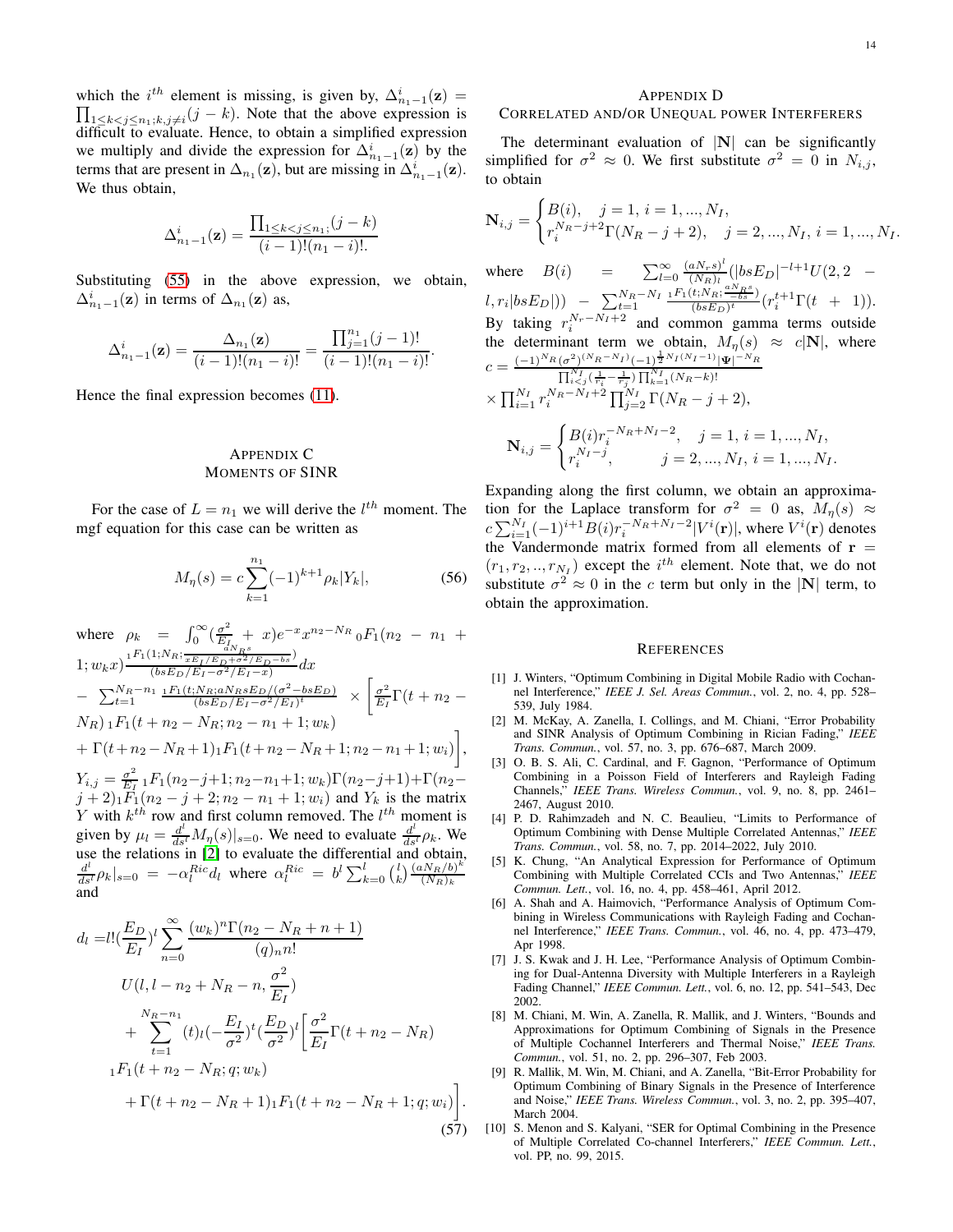- [11] D. Yue, X. Wang, and F. Xu, "Performance Analysis for Optimum Combining of Rayleigh Fading Signals with Correlated Rayleigh Interferers and Noise," *IEEE Signal Proc. Lett.*, vol. 13, no. 5, pp. 269–272, May 2006.
- [12] Q. Zhang and X. Cui, "Outage Probability for Optimum Combining of Arbitrarily Faded Signals in the Presence of Correlated Rayleigh Interferers," *IEEE Trans. Veh. Tech.*, vol. 53, no. 4, pp. 1043–1051, July 2004.
- <span id="page-14-0"></span>[13] A. Afana, S. Ikki, T. M. N. Ngatched, and O. A. Dobre, "Performance analysis of cooperative networks with optimum combining and Cochannel interference," in *Proc. IEEE Intern. Conf. on Commun. Workshop*, June 2015, pp. 949–954.
- <span id="page-14-1"></span>[14] X. Li, Y. Li, L. Li, J. Jin, and C. C. Cavalcante, "Performance analysis of distributed mimo with zf receivers over gamma shadowed correlated rician fading channels," *Physical Commun.*, vol. 25, pp. 54 – 65, 2017.
- <span id="page-14-2"></span>[15] S. Wang, Y. Liu, W. Zhang, and H. Zhang, "Achievable Rates of Full-Duplex Massive MIMO Relay Systems Over Rician Fading Channels," *IEEE Trans. Veh. Tech.*, vol. 66, no. 11, pp. 9825–9837, Nov 2017.
- <span id="page-14-3"></span>[16] R. Jiao, L. Dai, J. Zhang, R. MacKenzie, and M. Hao, "On the Performance of NOMA-Based Cooperative Relaying Systems Over Rician Fading Channels," *IEEE Trans. Veh. Tech.*, vol. 66, no. 12, pp. 11 409–11 413, Dec 2017.
- <span id="page-14-4"></span>[17] A. O. D. Ali, C. M. Yetis, and M. Torlak, "Novel Expressions and Applications for the Level Crossing Rate of Maximal Ratio Combining in the Presence of Cochannel Interferers," *IEEE Trans. Veh. Tech.*, vol. 66, no. 11, pp. 9793–9808, Nov 2017.
- <span id="page-14-5"></span>[18] Y. Zhong, W. Zhang, and M. Haenggi, "Managing Interference Correlation Through Random Medium Access," *IEEE Trans. Wireless Commun.*, vol. 13, no. 2, pp. 928–941, February 2014.
- [19] S. Kumar and S. Kalyani, "Impact of correlation between interferers on coverage probability and rate in cellular systems," *CoRR*, vol. abs/1707.08802, 2017. [Online]. Available: <http://arxiv.org/abs/1707.08802>
- <span id="page-14-6"></span>[20] ——, "Impact of Correlated Interferers on Coverage and Rate of FFR and SFR Schemes," *IEEE Trans. Veh. Tech.*, vol. 65, no. 1, pp. 434–440, Jan 2016.
- <span id="page-14-7"></span>[21] X. Li, J. Li, L. Li, J. Jin, J. Zhang, and D. Zhang, "Effective Rate of MISO Systems Over κ - µ Shadowed Fading Channels," *IEEE Access*, vol. 5, pp. 10 605–10 611, 2017.
- <span id="page-14-36"></span>[22] J. Zhang, Z. Tan, H. Wang, Q. Huang, and L. Hanzo, "The Effective Throughput of MISO Systems Over κ-µ Fading Channels," *IEEE Trans. Veh. Tech.*, vol. 63, no. 2, pp. 943–947, Feb 2014.
- [23] M. You, H. Sun, J. Jiang, and J. Zhang, "Effective Rate Analysis in Weibull Fading Channels," *IEEE Wireless Lett.*, vol. 5, no. 4, pp. 340– 343, Aug 2016.
- <span id="page-14-8"></span>[24] J. Zhang, L. Dai, Z. Wang, D. W. K. Ng, and W. H. Gerstacker, "Effective Rate Analysis of MISO Systems over  $\alpha$ - $\mu$  Fading Channels," in *Proc. GLOBECOM*, Dec 2015, pp. 1–6.
- <span id="page-14-9"></span>[25] S. Jin, M. McKay, X. Gao, and I. Collings, "MIMO Multichannel Beamforming: SER and Outage Using New Eigenvalue Distributions of Complex Noncentral Wishart Matrices," *IEEE Trans. Commun.*, vol. 56, no. 3, pp. 424–434, March 2008.
- <span id="page-14-10"></span>[26] M. Chiani, M. Win, and A. Zanella, "On the Capacity of Spatially Correlated MIMO Rayleigh-Fading Channels," *IEEE Trans. Info. Theory*, vol. 49, no. 10, pp. 2363–2371, Oct 2003.
- <span id="page-14-11"></span>[27] J. F. Paris, "Outage Probability in  $\eta$ - $\mu$ /  $\eta$ - $\mu$  and  $\kappa$ - $\mu$ /  $\eta$ - $\mu$  Interference-Limited Scenarios," *IEEE Trans. Commun.*, vol. 61, no. 1, pp. 335–343, January 2013.
- [28] S. Kumar and S. Kalyani, "Coverage Probability and Rate for  $\kappa$  µ/η-µ Fading Channels in Interference-Limited Scenarios," *IEEE Trans. Wireless Commun.*, vol. 14, no. 11, pp. 6082–6096, Nov 2015.
- [29] S. Kumar, G. Chandrasekaran, and S. Kalyani, "Analysis of Outage Probability and Capacity for κ- µ/η- µ Faded Channel," *IEEE Commun. Lett.*, vol. 19, no. 2, pp. 211–214, Feb 2015.
- [30] G. Zhou, W. Xu, and G. Bauch, "A practical scheme to achieve sum capacity for strong interference-limited scenarios," in *Proc. IEEE Int. Conf. Commun.*, June 2015, pp. 2797–2802.
- <span id="page-14-12"></span>[31] C. Chayawan and V. A. Aalo, "On the outage probability of optimum combining and maximal ratio combining schemes in an interferencelimited Rice fading channel," *IEEE Trans. Commun.*, vol. 50, no. 4, pp. 532–535, Apr 2002.
- <span id="page-14-13"></span>[32] T. Ratnarajah, R. Vaillancourt, and M. Alvo, "Complex random matrices and Rician channel capacity," *Problems of Information Transmission*, vol. 41, no. 1, pp. 1–22, 2005.
- <span id="page-14-14"></span>[33] M. R. McKay and I. B. Collings, "General Capacity Bounds for Spatially Correlated Rician MIMO Channels," *IEEE Trans. Info. Theory*, vol. 51, no. 9, pp. 3121–3145, Sept 2005.
- <span id="page-14-15"></span>[34] R. Couillet and M. Debbah, *Random Matrix Methods for Wireless Communications*. Cambridge University Press, 2011.
- <span id="page-14-16"></span>[35] I. S. Gradshteyn and I. M. Ryzhik, *Table of integrals, series, and products*, 6th ed. Elsevier/Academic Press, Amsterdam, 2007.
- <span id="page-14-17"></span>[36] R. Xu, Z. Zhong, and J. M. Chen, "Approximation to the Capacity of Rician Fading MIMO Channels," in *Proc. IEEE Veh. Tech. Conf.*, April 2009, pp. 1–5.
- <span id="page-14-18"></span>[37] M. Ohlson and T. Koski, "On the Distribution of Matrix Quadratic Forms," *Communications in Statistics-Theory and Methods*, vol. 41, no. 18, pp. 3403–315, 2012.
- <span id="page-14-19"></span>[38] S. Kumar, G. F. Pivaro, G. Fraidenraich, and C. F. Dias, "On the exact and approximate eigenvalue distribution for sum of Wishart matrices," *arXiv preprint arXiv:1504.00222*, 2015.
- <span id="page-14-20"></span>[39] H. V. Poor and S. Verdu, "Probability of error in MMSE multiuser detection," *IEEE Trans. Info. Theory*, vol. 43, no. 3, pp. 858–871, May 1997.
- <span id="page-14-21"></span>[40] A. Giorgetti and M. Chiani, "Influence of Fading on the Gaussian Approximation for BPSK and QPSK with Asynchronous Cochannel Interference," *IEEE Trans. Wireless Commun.*, vol. 4, no. 2, pp. 384– 389, March 2005.
- <span id="page-14-22"></span>[41] J. Proakis and M. Salehi, *Fundamentals of Communication Systems*. Pearson Education, 2007.
- <span id="page-14-23"></span>[42] M. Chiani, M. Win, A. Zanella, and J. Winters, "Exact Symbol Error Probability for Optimum Combining in the Presence of Multiple Cochannel Interferers and Thermal Noise," in *Proc. GLOBECOM*, vol. 2, 2001, pp. 1182–1186 vol.2.
- <span id="page-14-24"></span>[43] ——, "A Simple and Asymptotically Tight Upper Bound on the Symbol Error Probability of Adaptive Antennas with Optimum Combining," in *Proc. IEEE Int. Conf. Commun.*, vol. 3, 2002, pp. 1878–1881.
- <span id="page-14-25"></span>[44] M. Chiani, D. Dardari, and M. K. Simon, "New Exponential Bounds and Approximations for the Computation of Error Probability in Fading Channels," *IEEE Trans. Wireless Commun.*, vol. 2, no. 4, pp. 840–845, July 2003.
- <span id="page-14-26"></span>[45] G. M. Cordeiro and A. J. Lemonte, "The McDonald inverted beta distribution," *Journal of the Franklin Institute*, vol. 349, no. 3, pp. 1174 – 1197, 2012.
- <span id="page-14-27"></span>[46] M. Abramowitz and I. Stegun, *Handbook of Mathematical Functions with Formulas, Graphs, and Mathematical Tables*, ser. Applied mathematics series. U.S. Government Printing Office, 1972.
- <span id="page-14-28"></span>[47] M. Shaked and J. Shanthikumar, *Stochastic Orders*, ser. Springer Series in Statistics. Springer New York, 2007.
- <span id="page-14-29"></span>[48] M. Srinivasan and S. Kalyani, "Secrecy capacity of  $\kappa$  -  $\mu$  shadowed fading channels," *IEEE Commun. Lett.*, pp. 1–1, 2018.
- <span id="page-14-30"></span>[49] M. Yacoub, "The  $\kappa$ - $\mu$  distribution and the  $\eta$ - $\mu$  distribution," *IEEE Antennas and Propagat. Mag.*, vol. 49, no. 1, pp. 68–81, Feb 2007.
- <span id="page-14-31"></span>[50] D. K. Nagar and A. K. Gupta, "Expectations of Functions of Complex Wishart Matrix," *Acta Applicandae Mathematicae*, vol. 113, no. 3, pp. 265–288, 2011.
- <span id="page-14-32"></span>[51] S. Kumar, G. Chandrasekaran, and S. Kalyani, "Analysis of Outage Probability and Capacity for κ-µ/η-µ Faded Channel," *IEEE Commun. Let.*, vol. 19, no. 2, pp. 211–214, Feb 2015.
- <span id="page-14-33"></span>[52] N. Y. Ermolova and O. Tirkkonen, "Outage Probability Analysis in Generalized Fading Channels with Co-Channel Interference and Background Noise:  $η$ - $μ/η$ - $μ$ ,  $η$ - $μ/κ$ - $μ$ , and  $κ$ - $μ/η$ - $μ$  Scenarios," *IEEE Trans. on Wireless Comm.*, vol. 13, no. 1, pp. 291–297, January 2014.
- <span id="page-14-34"></span>[53] I. Wolfram Research. Generalized laguerre polynomials. [Online]. Available:<http://functions.wolfram.com/05.08.03.0020.01>
- <span id="page-14-35"></span>[54] T. Tao, *An Introduction to Measure Theory*, ser. Graduate studies in mathematics. American Mathematical Society, 2011.
- <span id="page-14-37"></span>[55] Á. Baricz, S. Ponnusamy, and S. Singh, "Turán type inequalities for confluent hypergeometric functions of the second kind," *Studia Scientiarum Mathematicarum Hungarica*, vol. 53, no. 1, pp. 74–92, 2016.
- <span id="page-14-38"></span>[56] Y. Wang, M. Chen, N. Huang, Z. Yang, and Y. Pan, "Joint power and channel allocation for d2d underlaying cellular networks with rician fading," *IEEE Commun. Lett.*, 2018.
- <span id="page-14-40"></span>[57] Y. Wang, Z. Yang, Y. Pan, and M. Chen, "Joint power control and user pairing for ergodic capacity maximization in v2v communications," in *2017 9th International Conference on Wireless Communications and Signal Processing (WCSP)*, Oct 2017, pp. 1–6.
- <span id="page-14-39"></span>[58] L. Liang, G. Y. Li, and W. Xu, "Resource allocation for d2d-enabled vehicular communications," *IEEE Trans. Commun.*, vol. 65, no. 7, pp. 3186–3197, July 2017.
- <span id="page-14-41"></span>[59] I. Wolfram Research. Hypergeometricu. [Online]. Available: <http://functions.wolfram.com/07.33.17.0003.01>
- <span id="page-14-42"></span>[60] J. A. C.M. Joshi, "Some inequalities for the gauss and Kummer Hypergeometric Functions ," *Indian Journal of Pure and Applied Mathematics*, vol. 22, no. 8, pp. 637–644, 1981.